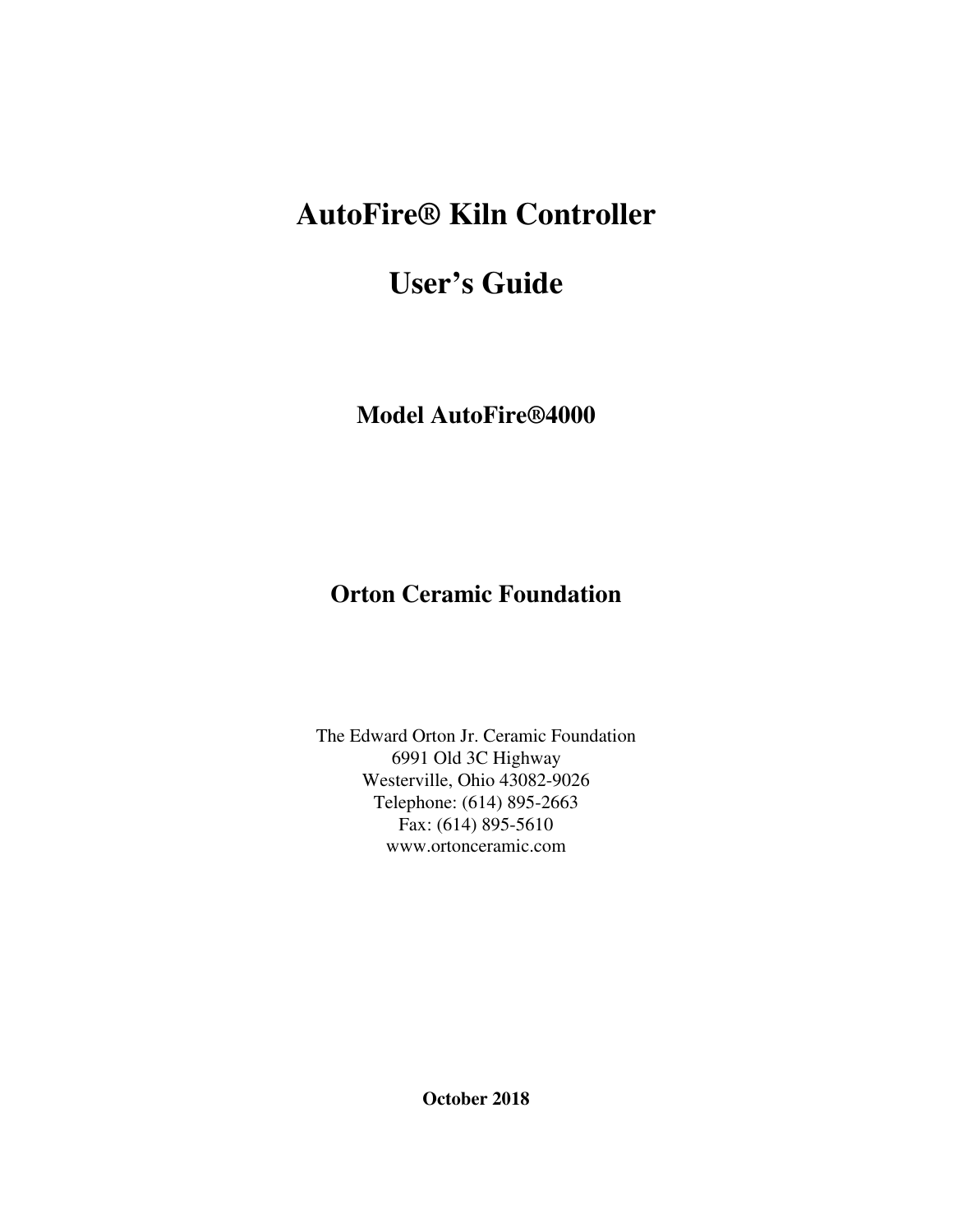### **TABLE OF CONTENTS**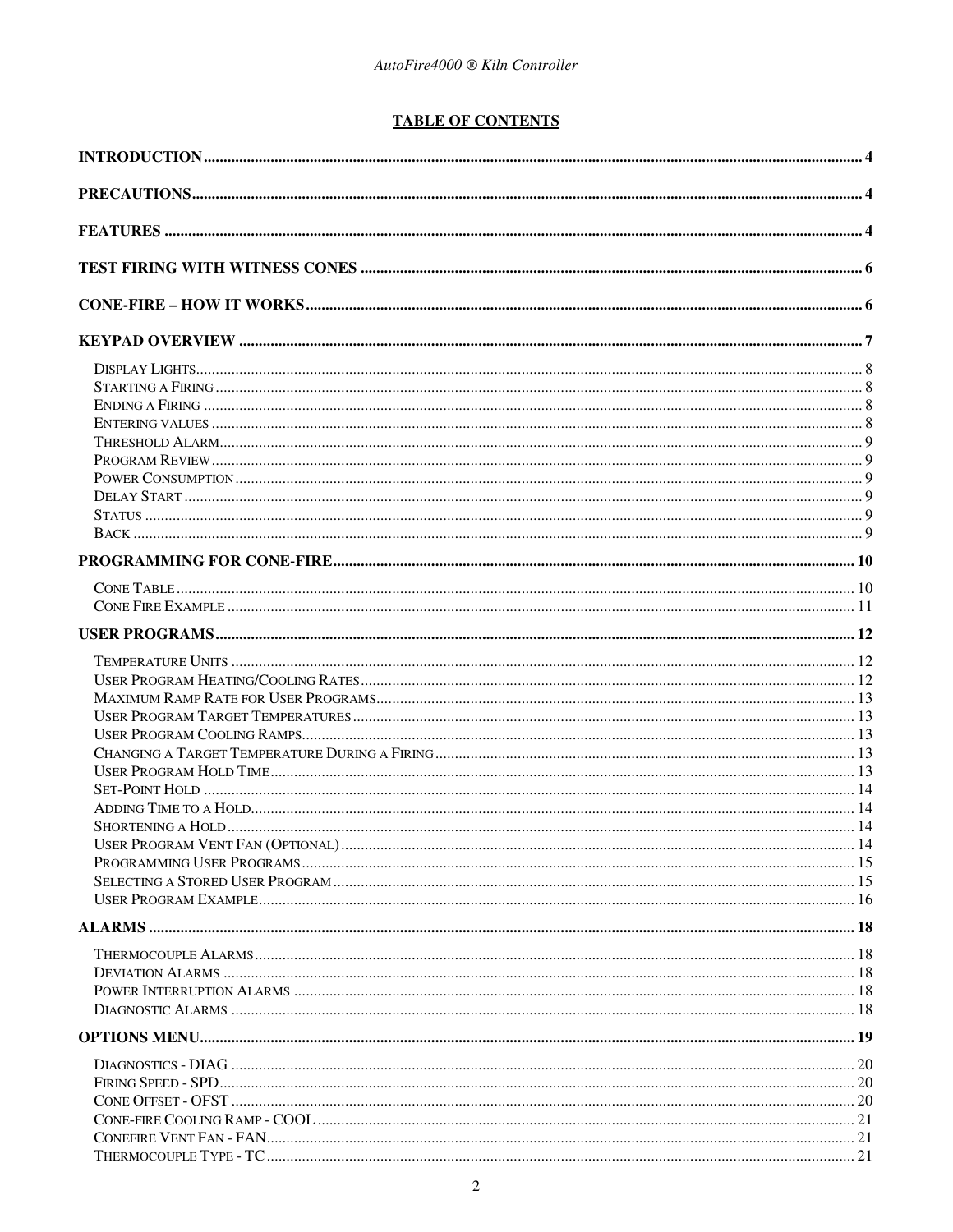#### AutoFire4000 ® Kiln Controller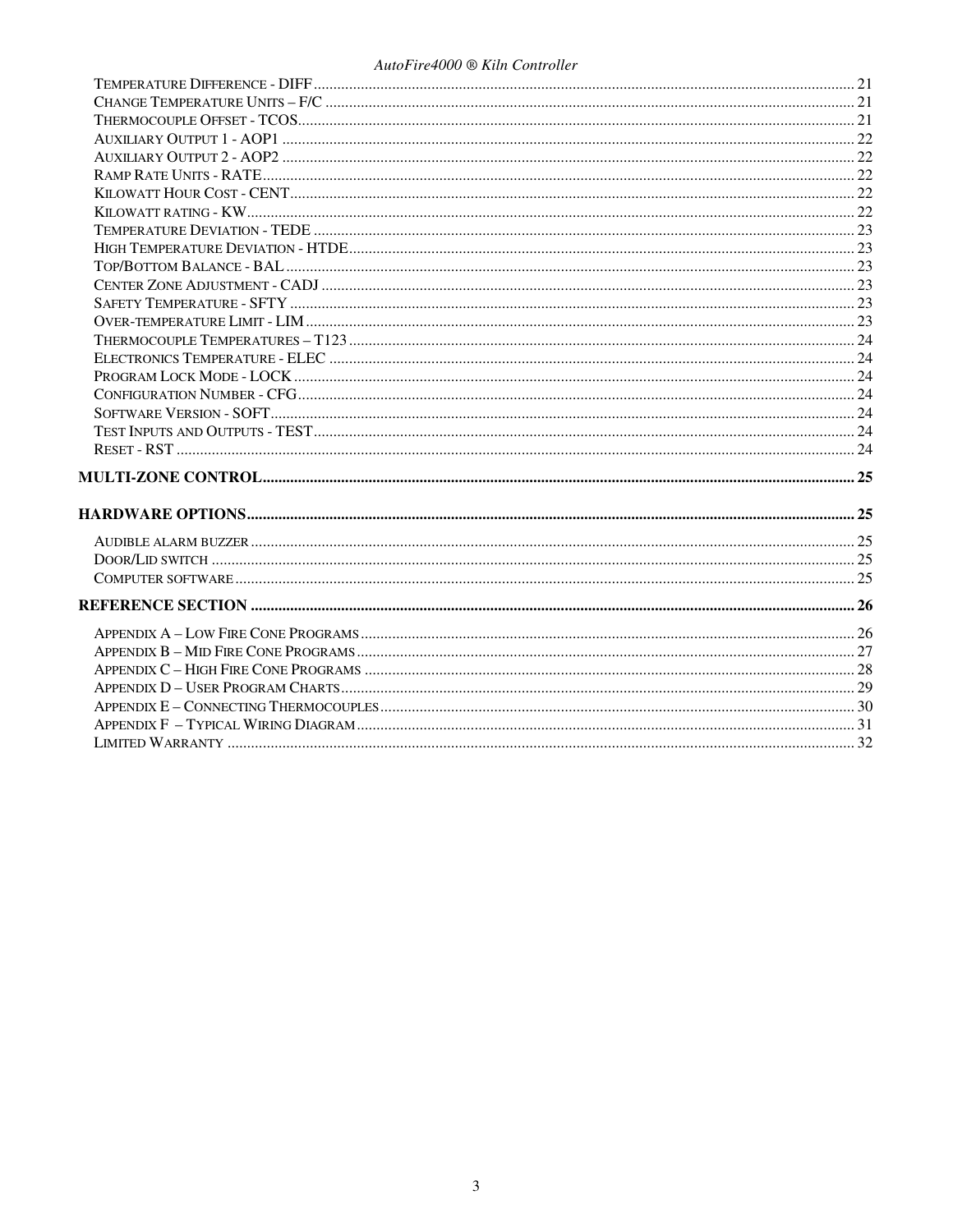# **Introduction**

This User's Guide explains the features and operation of the Model AutoFire®4000 Controller.

The controller has 12 keys for programming.

Orton controllers use P-I-D control algorithms to tightly control kiln temperature. This eliminates temperature cycling. Cycling occurs when the controller turns the kiln on or off in a way where the actual temperature does not closely follow the desired firing schedule.

Orton controllers store the firing program information in memory when turned off. If power is lost during a firing, the controller remembers how far the firing has progressed and determines if it can resume the firing when power is restored.

# **Controller Models**

There are two basic controller models:

*Single Zone* – These use a single thermocouple (temperature sensor) to control the kiln temperature *Multi Zone* – These use 2 or 3 thermocouples to independently control sections of a kiln

# **Precautions**

The controller is not a safety device. The controller operates relays to turn the kiln elements on and off. It is possible for relays to fail in the 'ON' position. The controller cannot protect against relay failure. To prevent overfiring, never leave the kiln unattended, especially at the end of a firing.

Controller accuracy and performance depends on the condition and position of the thermocouple sensors in use.

# **Getting Started**

Read all precautions and instructions before using your controller.

If your kiln has manual control switches for the heating elements, turn all the dials to the highest settings.

If you have a Kiln-Sitter  $\circledcirc$  on your kiln, you can use a Cone 10 bar under the sensing rod to shut off power if the kiln reaches high temperatures. This bar will last many firings and can act as a backup safety device for the firing.

## **Features**

The AutoFire®4000 includes many standard features, a user-friendly keypad and robust temperature control software.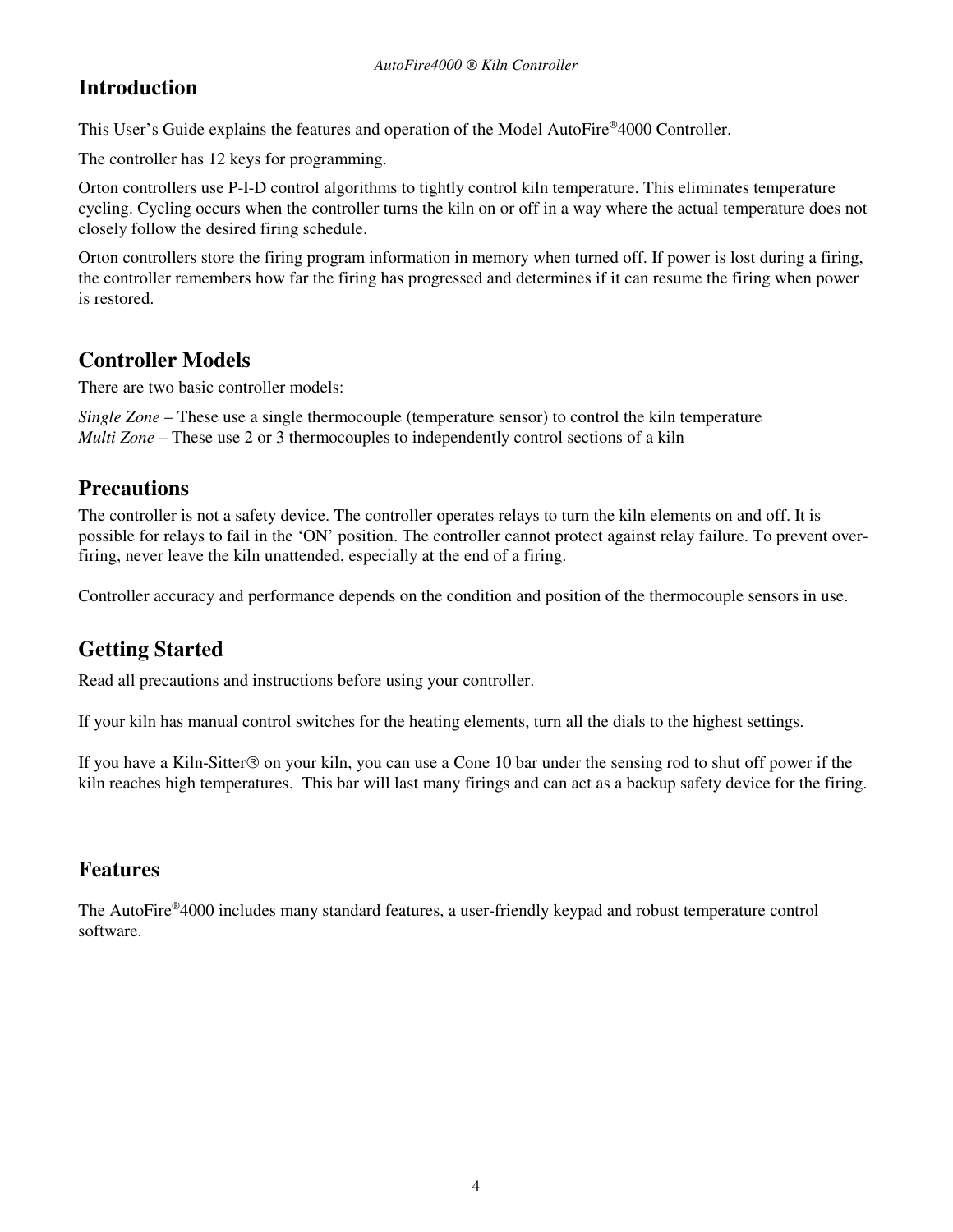### Firing Methods and Features

- **Cone-Fire** method: Select a preset program for a specific cone number from Cone 022 to Cone 12. These programs are designed specifically for ceramic firings.
- **User Program** method: Create up to 35 custom firing schedules with unique heating and cooling rates, target temperatures and hold times. This method can be used for ceramics, heat treating, glass fusing, enameling or jewelry applications.
- **Preheat** Use with Cone-Fire mode to slowly dry ware and hold the kiln at 200°F (93°C) to remove moisture.
- **Speed** adjustmentsUse with Cone-fire mode to speed up or slow down a firing and to adjust for load size or thick pieces of ware.
- **Delay** start Use with either mode to delay start the kiln up to 100 hours (99hr.59min.)
- **Set-Point** Control User Program option to hold kiln at temperature indefinitely.
- **Full On / Full Off** User Program option to heat or cool the kiln as fast as possible.
- **Add Time –** Add additional hold time to firings already in progress.
- **Back –** Correct or make changes while programming without having to start over.
- **Program edit** User Program option to change the active program settings during the firing without having to stop and restart the controller.

### Advanced Options

- **Cone Offset** Use with Cone-Fire to adjust the firing temperature of the kiln by  $\pm 11^{\circ}C$  ( $\pm 20^{\circ}F$ ) to fine tune the controller to your kilns performance.
- **Skip** Skip ahead in the firing program
- **Alarm Program an alarm to sound when a specific temperature is reached.**
- **Thermocouple Offset -** Adjust display temperature by as much as  $\pm 25^{\circ}C$  ( $\pm 45^{\circ}F$ ) to offset aging thermocouple(s).
- **Auxiliary Outputs** Control a relay to switch on a vent fan or external alarm or safety relay.
- **Power Consumption –** Review the calculated cost or Kilowatt usage of the kiln firing.

### Display Messages and Information

- **Cone Table** Look up table for cone number temperatures
- **Program Review Review the current firing program before or during a firing.**
- **Status** Display the current status and actual heating/cooling rates of the firing.
- **Temperature Units -** Display Temperature in Fahrenheit (°F) or Centigrade (°C) Units
- **Computer Interface** Monitor/Analyze kiln data from a PC using *AutofireDLS4* datalog software.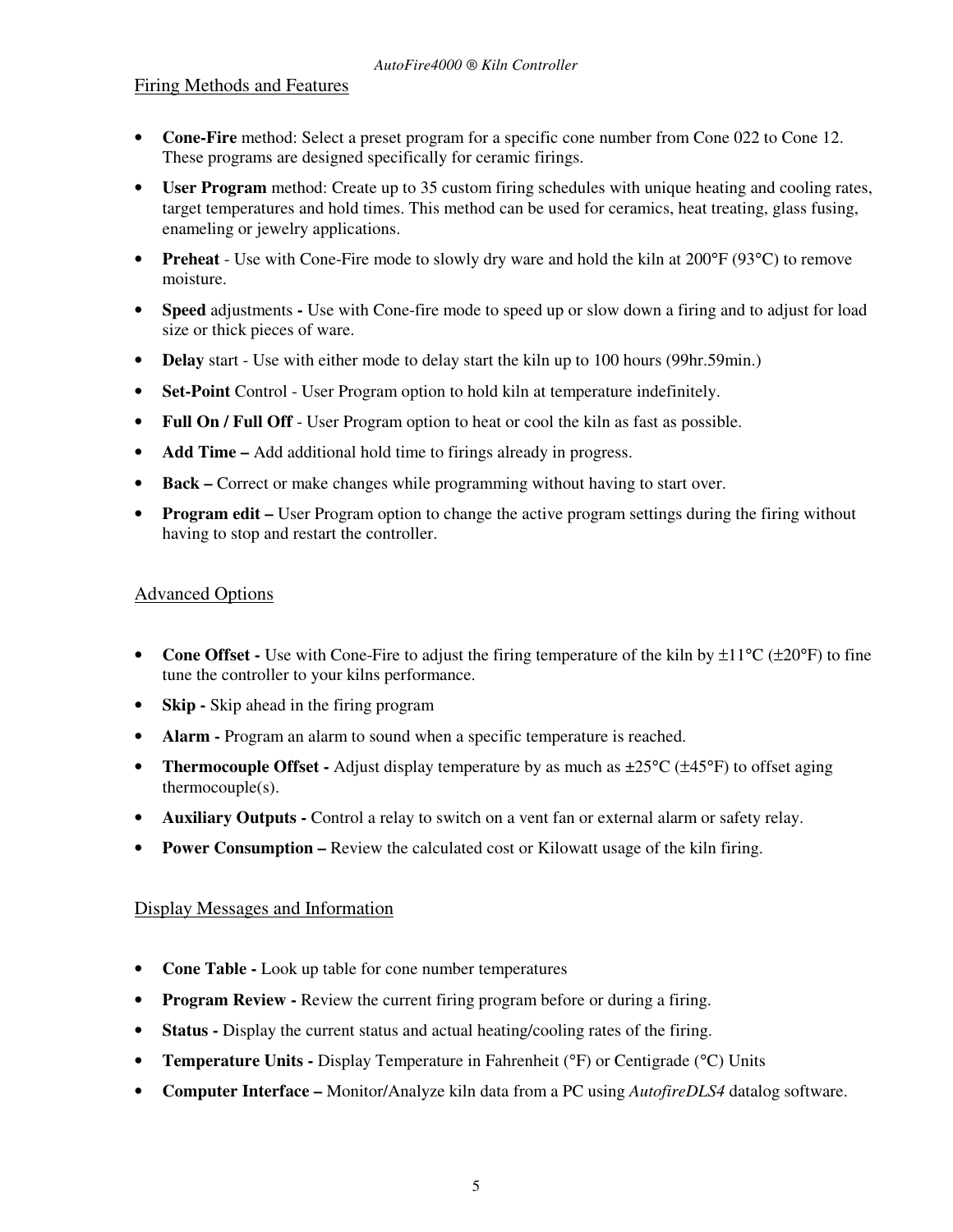# **Test Firing with Witness Cones**

A test firing will help in learning the operation and features of the controller. Follow your kiln manufacturer's instructions for setting up your kiln.

Place a series of Orton Self-Supporting Cones on the middle shelf of your kiln so that they can be seen through a kiln peephole. Use a series of cones close to the final firing temperature (see Appendix C). For example, if firing to 1945°F (Cone 04), use a Cone 03, Cone 04, and Cone 05 for the test firing.

To evaluate heat distribution, place a set of cones on each shelf during the test firing. Most kilns fire more uniformly at Cone 06 than they do below Cone 06. Provide ventilation for the kiln in accordance with the kiln manual or VentMaster® instruction manual.

After the firing, examine the fired cones. Some variation in the bending of the cones may occur, depending on how the kiln was loaded and the location of the cones.

# **Cone-Fire – How it works**

When firing to a cone number, the controller constantly monitors the actual heating rate of the kiln. If the kiln does not fire as rapidly as programmed, the controller re-calculates and adjusts the top firing temperature to compensate for the slower firing rate. This process more accurately fires to the cone number selected. When the heating rate slows, cones deform at slightly lower temperatures. At faster heating rates, cones deform at slightly higher temperatures. This ability to recalculate and to fire to a cone value is a unique, patented feature of all Orton controllers.

Orton Controllers contain three preset program groups for firing to a cone number – Low Fire, Mid Fire, and High Fire. Each of the programs can be adjusted for speed, hold time and cooling rate. The standard programs are designed to fire normal loads of thin ware ceramics. When a kiln is more heavily loaded or when thick ware is fired, additional firing time is needed. Experiment to determine the best firing conditions. The preset firing programs in the controller are:

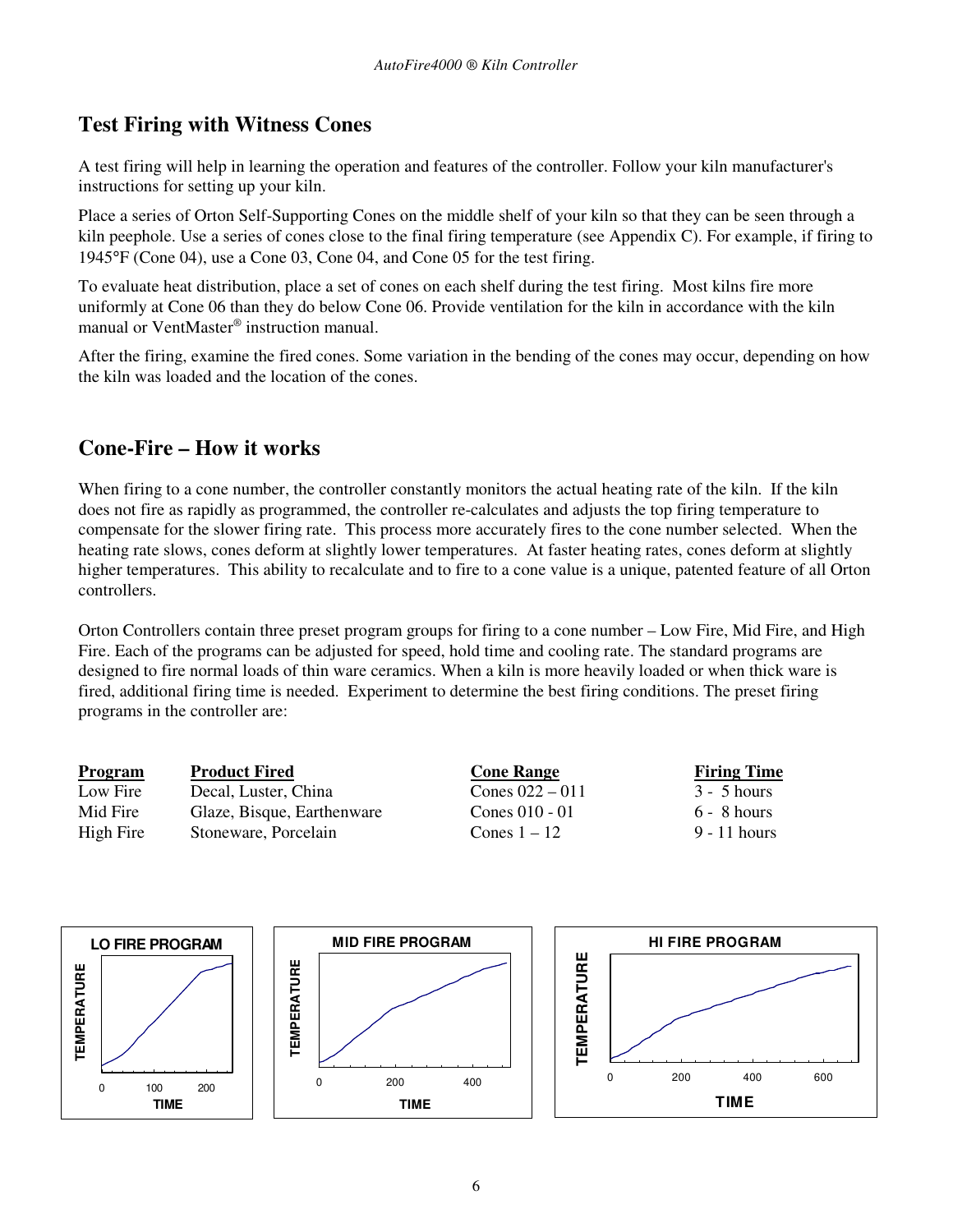# **Keypad Overview**

Numerical values for cone numbers, hold times, target temperatures and heating rates can be programmed by using the numerical keypad. Most keys have multiple functions for special features as described below.

| CONE                                  | Use to select a Cone Fire program                                                                         |
|---------------------------------------|-----------------------------------------------------------------------------------------------------------|
| FIRF                                  | Acts as a scroll UP button to change Option settings                                                      |
| Fast                                  | Use to select Fast speed during Cone-fire programming                                                     |
| <b>ADD</b><br><b>TIME</b><br>Standard | Use to increase hold time for active firings<br>Use to select Standard speed during Cone-fire programming |
| <b>DELAY</b>                          | Use to program a delay start time                                                                         |
| 3                                     | Acts as a scroll <b>DOWN</b> button to change Option settings                                             |
| Slow \                                | Use to select Slow speed during Cone-fire programming                                                     |
| <b>USER</b>                           | Use to select a custom User Program                                                                       |
| <b>PROG</b>                           | Use to edit a User Program in progress                                                                    |
| <b>STATUS</b>                         | Use to display current program segment during a firing                                                    |
| 5                                     | Use to review the actual heating or cooling rate during a ramp segment                                    |
| <b>PROG</b><br>6<br>REVIEW            | Use to review the entire program before or during a firing                                                |
| <b>ALARM</b>                          | Use to set a temperature for the alarm to sound                                                           |
| 8<br>COST                             | Use to review the Kilowatt power consumption or cost of the kiln firing.                                  |
| <b>SKIP</b><br><b>CONE</b><br>TABLE   | Use to Skip ahead during a firing<br>Use to look up cone temperatures before a firing                     |
| <b>ENTER</b>                          | Use during programming to enter values                                                                    |
| <b>START</b>                          | Use to Start the firing                                                                                   |
| <b>OPTION</b>                         | Use to access advanced controller options                                                                 |
| <b>BACK</b>                           | Use to back up during programming                                                                         |
| <b>STOP</b>                           | Use to Stop a firing or exit the options menu                                                             |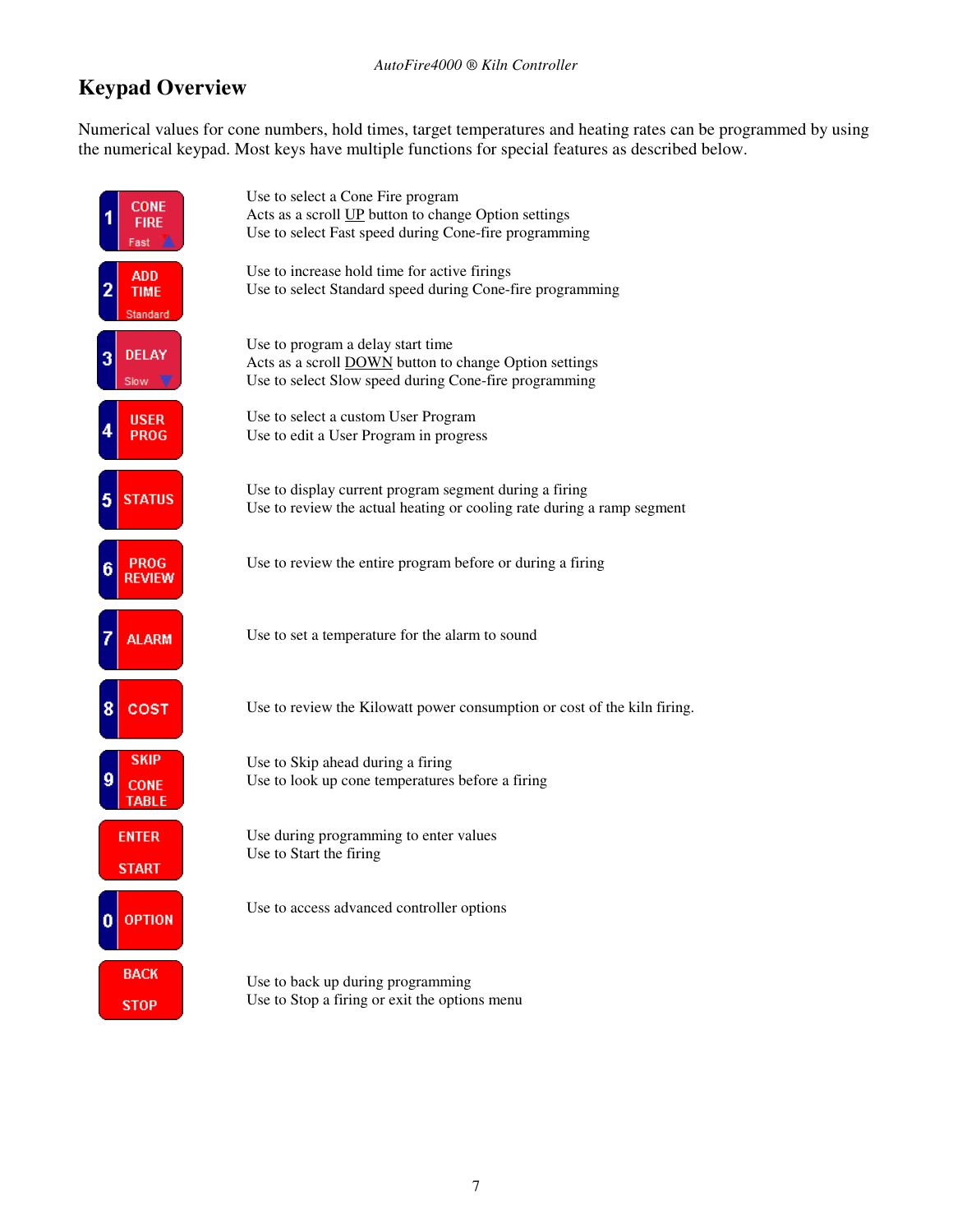### **Display Lights**

The controller uses (4) numerical displays and 3 indicator lights. The 3 lights tell when the controller is turning on the relays to power the heating elements. The top light represents the top relay, the middle light represents the middle relay and the bottom light represents the bottom relay. For a single zone controller, if the controller is not configured for multiple relays, the middle light will represent all relays.



Two of the four decimal points on the display are also used as indicators. The decimal point on the far right is used to indicate if the controller is displaying temperature in degrees Fahrenheit (°F) or Centigrade (°C). If this decimal point is lit, the controller is set to display temperatures in °C.

The center decimal point (between the second and third digit) lights whenever the display is showing a time value. The decimal point separates Hours (on the left) from Minutes (on the right).

## **When the Controller is first turned on**

The controller runs a brief self-diagnostic test. The display will light up and the audible alarm should beep. After a few seconds, the display will alternate between the kiln temperature and **IDLE***.* **IDLE** is the mode where the controller is not actively firing the kiln or being programmed for a firing.

### **Starting a Firing**



The display shows **-ON-** for 5 seconds when the firing begins. The display will show kiln temperature throughout the firing. The temperature display will alternate with alarm messages if any alarms occur. If the controller is programmed to hold at a specific temperature, the remaining Hold Time will alternate with the temperature during the active hold period.

### **Ending a Firing**



When the controller completes the firing, the display alternates 4 messages: **CPLT** (Firing Complete); Firing Time (**hrs.mins**); Final Firing Temperature and Current Kiln Temperature. Press any key to return to **IDLE**. If you stop the firing before completion with the *Stop* key, the display will indicate **ABRT** (abort) in place of **CPLT**. Press *Stop* again to return to **IDLE**

### **Entering values**



Whenever a change is made from the keypad, you must press the *Enter/Start* key to load the changes. If the key is not pressed, the controller will simply wait for your next selection. Pressing the *Enter/Start* key will advance you to the next option if you are setting up a program or changing settings.

*Note: If you are programming the controller options and no keys are pressed for 90 seconds, the controller will exit the options menu automatically.*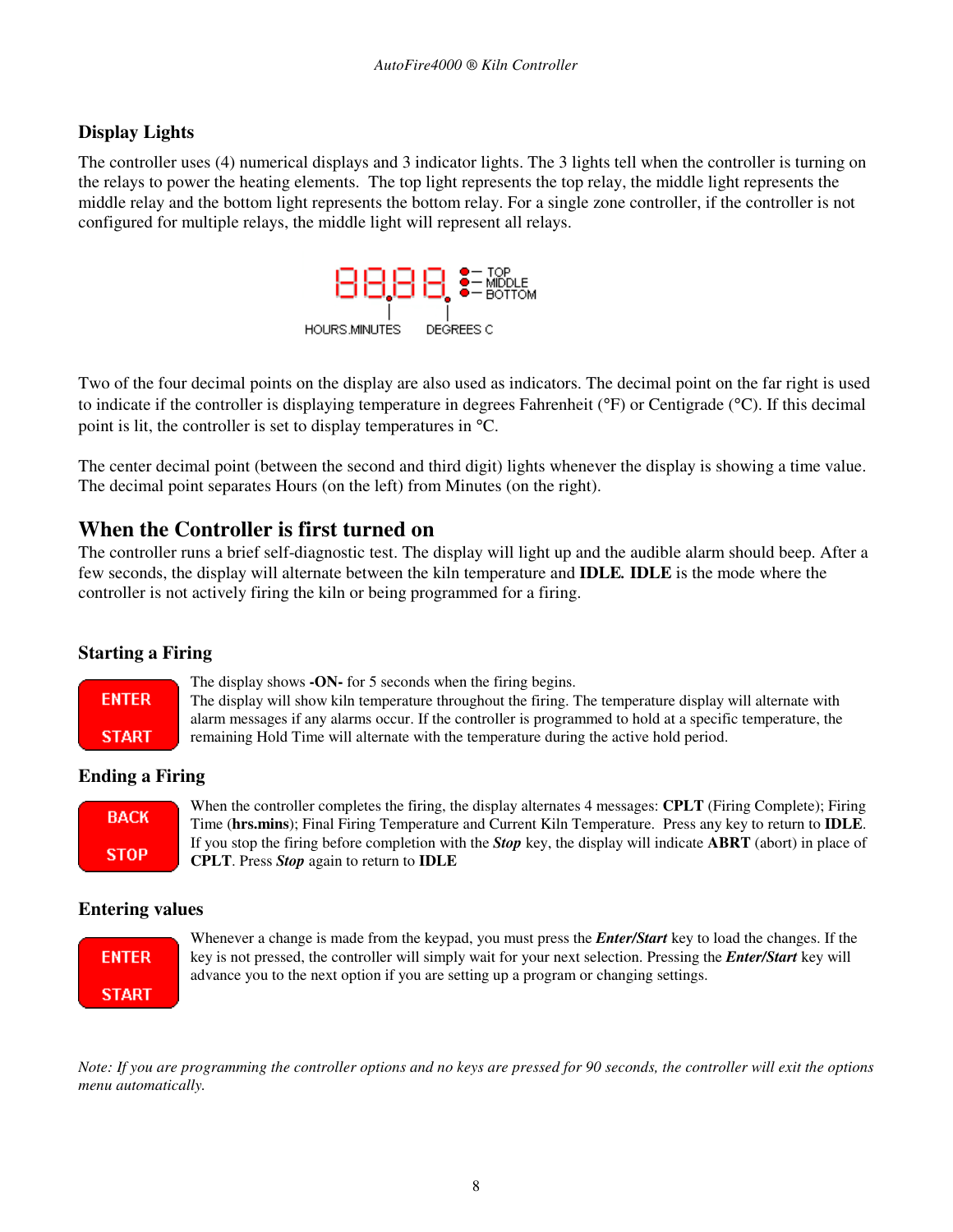### **Threshold Alarm**



To sound an audible alarm when the controller reaches a temperature, press the *#7/Alarm* key. **ALAR** shows in the display alternating with the alarm temperature. You can use the numerical keypad to enter a new alarm temperature or press *Enter* to keep the existing value. Setting the value to zero disables the alarm feature. When the kiln reaches the alarm temperature, the display will flash **ALAR** and the buzzer will sound. Silence the alarm by pressing any key except *Stop*. Pressing *Stop* ends the firing.

Use the alarm function in Cone-fire mode or User Program mode. You can program the Alarm before you start the firing or reset it during the firing.

### **Program Review**



To review the current program in the controller memory before or during a firing, press the *#6/ProgReview* key. The entire program will automatically scroll through the display and then return to normal operation. Delay time and Preheat time are included in the review.

#### **Power Consumption**



To review the current power consumption during or after the kiln firing, press the *#8/Cost* key. The display will show the calculated electric usage for the firing if the option *KW* is programmed with a known wattage rating for the kiln. In addition, the display will show a calculated firing cost if the *CENT* option is programmed with a known price for KWHR usage. *Note: These calculations are estimates and are dependent on the accuracy of the values set by the operator.* 

### **Delay Start**



To program the controller to begin a firing at a later time, press the *#3/Delay* key. **DELA** shows in the display. Using the numeric keypad, enter a time delay in Hours.Minutes format and press *Enter***.** Delay must be programmed before the firing is started. Once the firing is started, the remaining delay time will count down on the display.

*Note:* you can skip or end the Delay time once the delay period has started by pressing the *Enter/Start* key.

### **Status**



To review the current status of the controller during a firing, press the *#5/Status* key. The current ramp segment is displayed. If the current status is a heating or cooling ramp, the display will also show the actual ramping rate. (See the RATE option for more information on how the actual ramp rate display can be modified) The controller returns to normal operation after 10 seconds.

### **Back**



To step backwards during programming press the *Back/Stop* key. This will return you to the previous entry. The 'Back' feature can be used anytime during programming to make corrections. This prevents the need to start over when programming a User Program or Cone-fire program.

## **Repeating a firing**

If power is not cycled off to the controller, you can repeat a firing without viewing the program, simply press *Start* when the controller is showing **IDLE**. Use the Program Review feature to verify that the program you want is loaded into memory.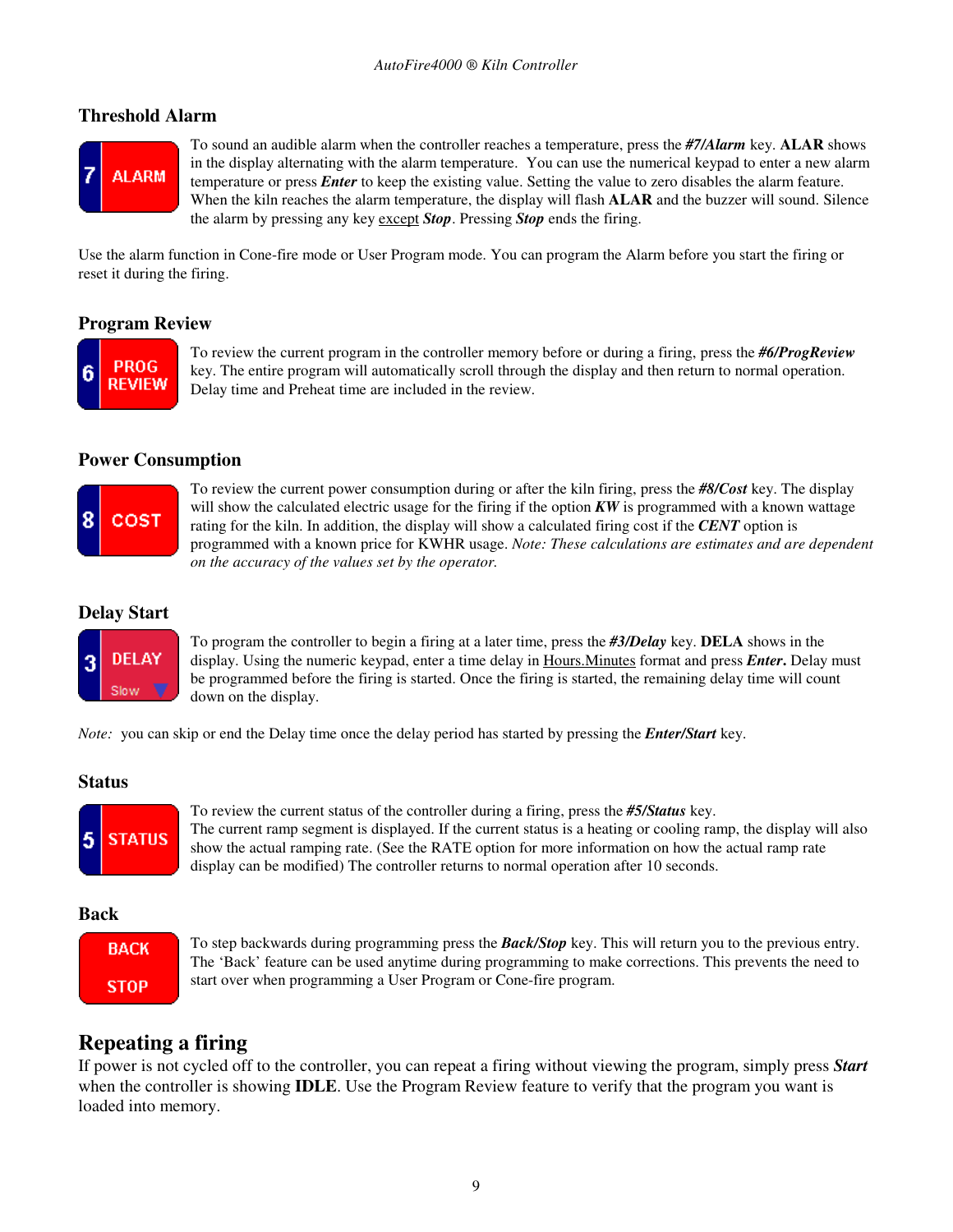# **Programming for Cone-Fire**



*During programming, default values may appear in the display. If the controller was previously programmed, the last settings will appear.* 

- 1. Press The *#1/ConeFire* key. **CONE** shows in display alternating with the last Cone selection value.
- 2. Using the numeric keypad, select the desired Cone number. For Example: you would press the *#0* key and the *#6* key for a Cone 06 firing. Then press *Enter*.
- 3. **SPD** shows in the display indicating the Speed setting Press the *#1* key to select 'Fast', *#2* key to select 'Standard' or the *#3* key to select 'Slow'. Then press *Enter.*
- 4. **PRHT** shows in the display indicating the optional preheat time. Preheat will heat the kiln at the rate of 60ºF(33ºC)/hr up to 200°F(93ºC), **PRHT** will be alternating with a Time value. Using the numeric keypad, enter a time for the kiln to hold at 200ºF. Time is entered in (Hours.Minutes). If no preheat is needed, program zero hours and zero minutes (00.00). Then press *Enter*.

*After the kiln firing has started and the Preheat temperature is reached, the Cone Fire program will begin automatically once the Preheat hold time has expired. You can Skip out of the Preheat ramp or hold period at any time by pressing the #9/Skip key and Enter.* 

- 5. **HOLD** shows in the display indicating the optional Hold time at the end of the firing, **HOLD** will be alternating with a Time value. Using the numeric keypad, select a time for the kiln to hold at the top cone temperature. Enter time as (Hours.Minutes). If no Hold is needed, program zero hours and zero minutes (00.00). Then press *Enter***.**
- 6. **COOL** shows in the display indicating the optional Cooling ramp at the end of the firing, **COOL** will be alternating with a rate value. Using the numeric keypad, enter a cooling rate for the kiln to cool to 392ºF(200ºC). The maximum cooling rate is limited to 180ºF(100ºC)/hour. If no controlled cooling is needed, program the rate value as zero. Then press *Enter***.**

*The controller will return to* **IDLE***. The programmed firing schedule is automatically stored and ready to begin the firing. To verify the program, you can press the #6/Review key at any time.*

7. If no advanced features are desired - Press *Enter/Start* to begin the firing

### **Cone Table**



This feature displays the firing temperature for a Cone number. Press *#9/ConeTable* while the controller is **IDLE**. Using the numeric keypad, enter a Cone number and press *Enter* to display the target temperature for self-supporting cones fired at the rate of 108°F (60°C) per hour during the final ramp step of the firing.

## **Cone Fire Advanced Options**

There are two Advanced Options available for Cone Fire programs only. These are *Cone Offset* and the *Speed* adjustment. For information on these options, see the Options Section.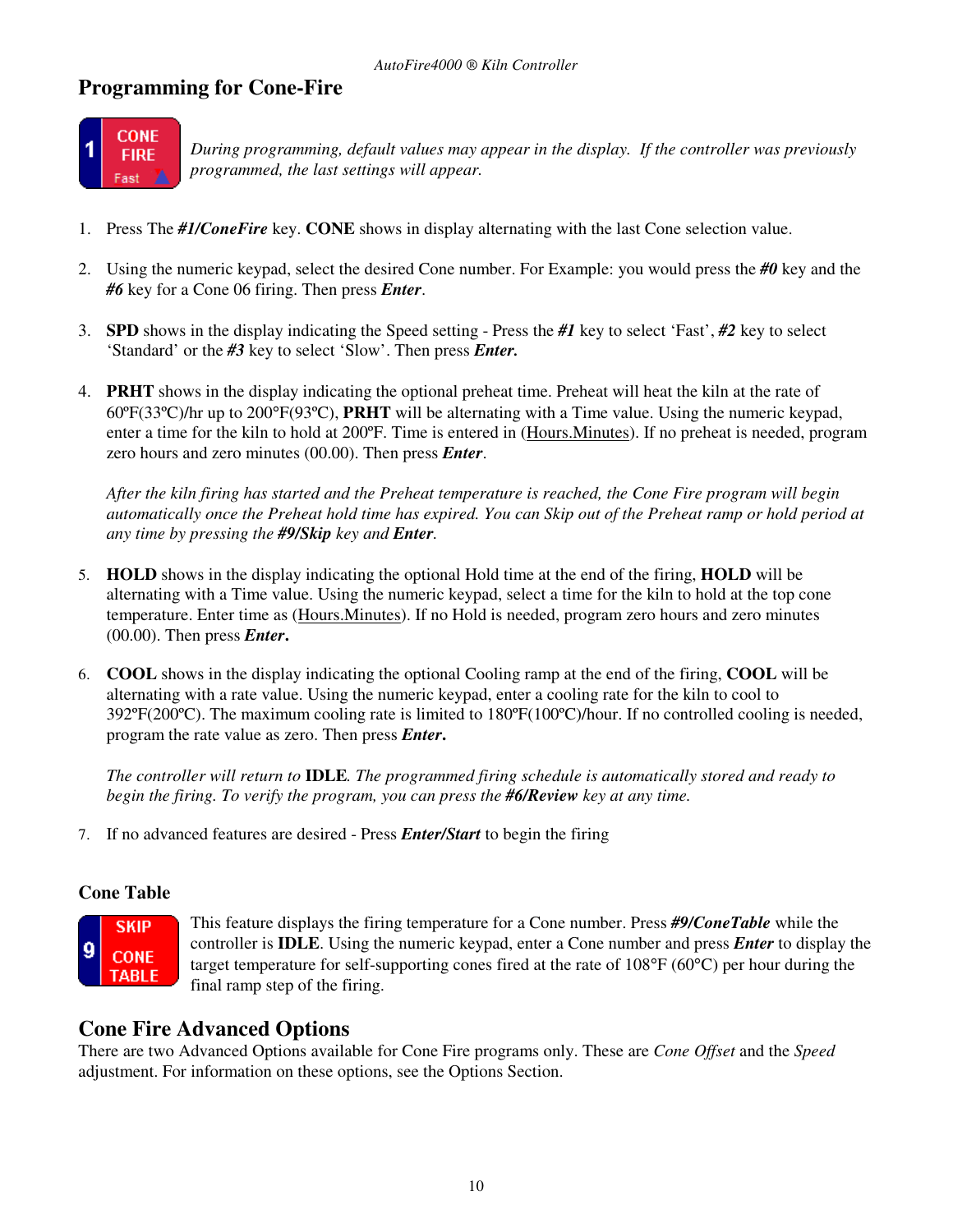### **Cone Fire Example**

*To fire to Cone 06, Fast firing speed (20% faster), 30 minute Preheat hold, 15 minute hold at cone temperature, No controlled cooling* 

**Follow these steps**: starting with the controller displaying **IDLE**



To stop the kiln anytime during the firing, press *Stop*. The controller display will indicate **ABRT** (Abort). Press *Stop* again to return to **IDLE**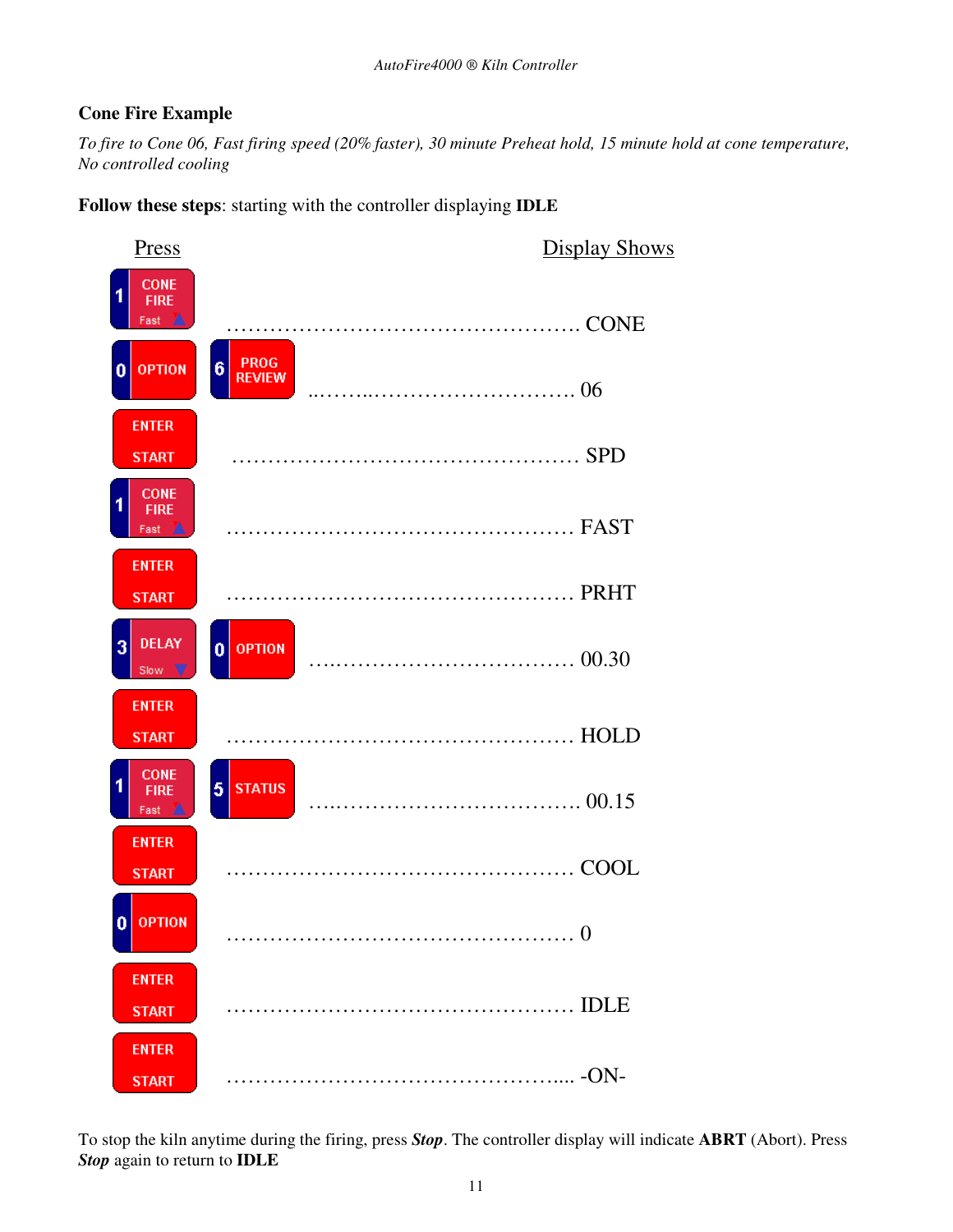## **User Programs**

35 User Programs are available. The User Program mode allows you to customize your firing schedule and specify how fast the kiln heats or cools to any temperature. All Programs allow 20 ramp steps. Each ramp step consists of a heating rate (or cooling rate), a target temperature and a hold time.



Press the *#4/UserProg* key to begin programming. The message **USER** appears in the display. Use the numeric keypad to select which program you wish to create or modify. You must key in 1 - 35 Then press *Enter*.

### **Temperature Units**

If your controller is configured to display temperature values in °F, heating rates will be programmed as Degrees Fahrenheit per hour and target temperatures will be programmed as Degrees Fahrenheit. If your controller is configured to display temperature values in °C, heating rates will be programmed as Degrees Centigrade per hour and target temperatures will be programmed as Degrees Centigrade. To change the temperature units, see the *F/C* option.

### **User Program Heating/Cooling Rates**

Rate is the speed of the ramp step. Rate is programmed as Degrees per Hour if the RATE option is set to HOUR. Some calculations may be required to determine your desired heating rate.

*Example*; if you know that you want to heat the kiln from room temperature (75°F) to 212°F over a 2 hour period, First determine the amount of temperature rise:

### **212 - 75 = 137 degrees**

Then divide the amount of temperature rise (or drop) by the number of hours you would like it to take to get there. (For Example, 2 hours)

### **137** / **2 = 68.5 degrees per hour**

Round the calculated rate to the nearest whole number and your heating rate would be 69 degrees/hour.

*If you prefer to program heating and cooling rates in 'degrees per minute', adjust the RATE option in the options menu to MIN.* 

*If you prefer to program heating and cooling rates in 'Hours and Minutes', adjust the RATE option in the option menu to TIME*.

**RA** is the controller display for rate. Each rate segment will have its own number. The rate for the first ramp step will be displayed as *RA 1*, the rate for the second ramp as *RA 2* and so on.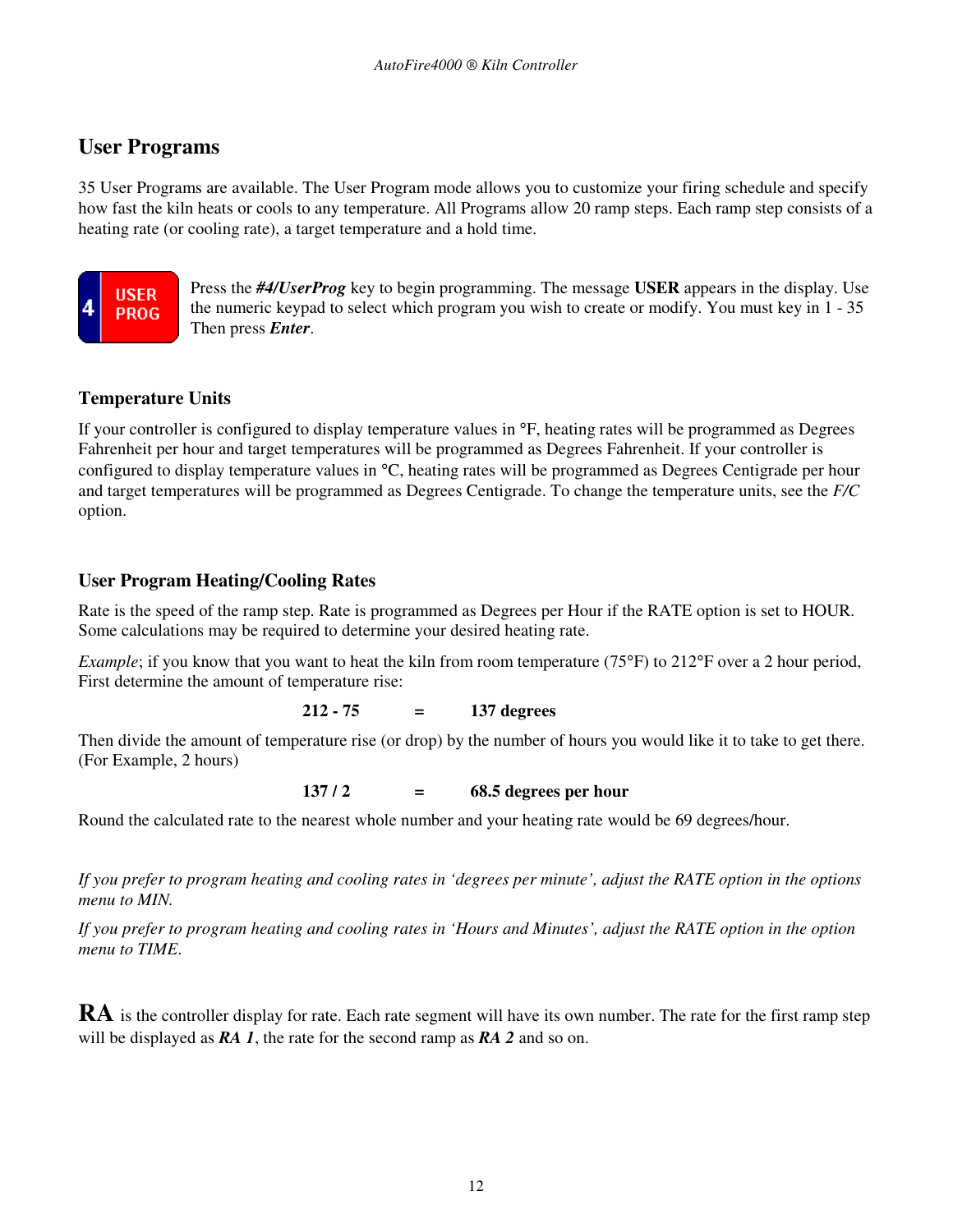### **Maximum Ramp Rate for User Programs**

When the Ramp Rate is set to **9999** degrees per hour or **99.99** degrees per minute or **00.00** Time, the controller will interpret this as full power for a heating ramp. This will allow the kiln to heat as fast as possible to the target temperature without rate control. If the ramp is a cooling, the controller will interpret the same values as no power and allow the kiln to cool as fast as possible without rate control.

A Program Review will show the message **FULL** to indicate the uncontrolled rate. Deviation alarms will not be active during the heating/cooling ramp.

### *Caution: Overshoot in temperature may occur when a kiln is heating at full power, especially at lower temperatures.*

### **User Program Target Temperatures**

Each ramp step requires you to program the desired target temperature.

 $\bm{F}$  or  $\bm{\mathcal{C}}$  is the controller display for target temperature. Like rate, each temperature segment will have its own number. The temperature for the first ramp step will be displayed as  $\mathcal{F}$  *I* or  $\mathcal{C}$  *I*, the temperature for the second ramp step as  $\mathcal{F}$  2 or  $\mathcal{C}$  2 and so on.

**Caution:** Do not program target temperatures that exceed the temperature rating for your kiln. The maximum programmable value for target temperatures can be viewed in the *SFTY* option.

### **User Program Cooling Ramps**

Cooling ramps are programmed the same as heating ramps. You must program the Rate for the cooling and the target temperature. The criteria for a cooling ramp is the target temperature must be lower than the preceding target temperature.

If you program a target temperature at the end of the firing that is below your room temperature, the controller will never be able to complete the firing. This may result in a **FTL** alarm. To avoid this alarm, manually stop the firing by pressing the *Stop* key or program a higher temperature to complete the firing

### **Changing a Target Temperature During a Firing**

If the kiln is firing and you need to modify the current ramp target temperature (or hold time), Press the *#4/UserProg* key. The controller will display the current target temperature and setting. Use the numeric keypad to change the temperature value and press *Enter*. The controller will next display the current ramp hold time and setting. This too can be modified if necessary. Press *Enter* again to exit the editing mode.

### **User Program Hold Time**

Hold time refers to the amount of time you want the kiln to remain at the target temperature. Hold Time is often referred to as Soak or Dwell Time. Each ramp allows the option of programming a hold time. Hold time is programmed in Hours and Minutes. The decimal point light in the center of the controller display separates hours from minutes. The two digits to the left of the decimal point indicate hours while the right side indicates minutes.

| Example; | A 1 hour hold time should be programmed as | 01.00 |
|----------|--------------------------------------------|-------|
|          | A 30 minute hold time would be             | 00.30 |

During a Hold time, the controller will count-down the remaining time of the Hold on the display.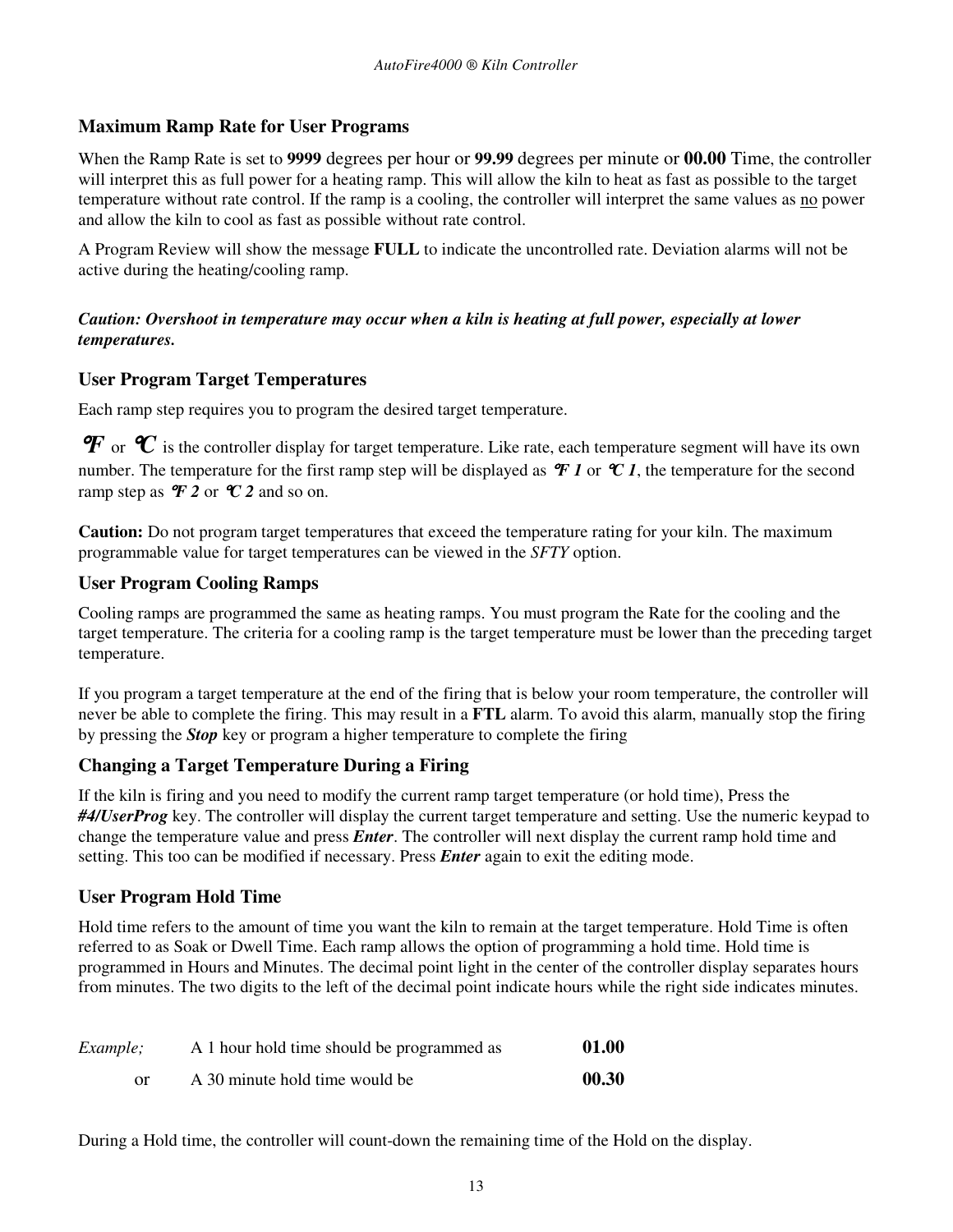**HD** is the controller display for hold time. Each Hold segment will have its own number. The hold time for the first ramp step will be displayed as **HD 1***,* the hold time for the second ramp step as **HD 2** and so on.

### **Set-Point Hold**

You can program the controller to hold at a temperature indefinitely by programming a Hold Time of **99.59**. The controller will hold the kiln temperature until the *Stop* key is pressed.

### **Adding Time to a Hold**



If the kiln is firing and you need to add time to the current ramp hold time, press the *#2/AddTime* key. 5 minutes will be added to the hold time each time the key is pressed. If the firing is in the first ramp, you can only edit the first ramp hold time. To edit the second ramp hold time, wait until the firing has progressed into the second ramp.

### **Shortening a Hold**



To end a hold before the time has expired, use the Skip Step function to advance to the next ramp. Press the *#9/Skip* key to select the next available ramp step and press *Enter*.

### **User Program Vent Fan (Optional)**

If your controller has been configured to control an auxiliary vent fan, each ramp step will allow the fan to be turned on or off during the specified ramp. Refer to the Options section for additional details on the Auxiliary Output and Fan options.

**FN** is the controller display for vent fan. Each ramp will have its own fan setting. The fan setting for the first ramp step will be displayed as **FN 1***,* the fan setting for the second ramp step as **FN 2** and so on.

To set the fan to **On or OFF**, press *#1/Conefire* or *#3/Delay* key.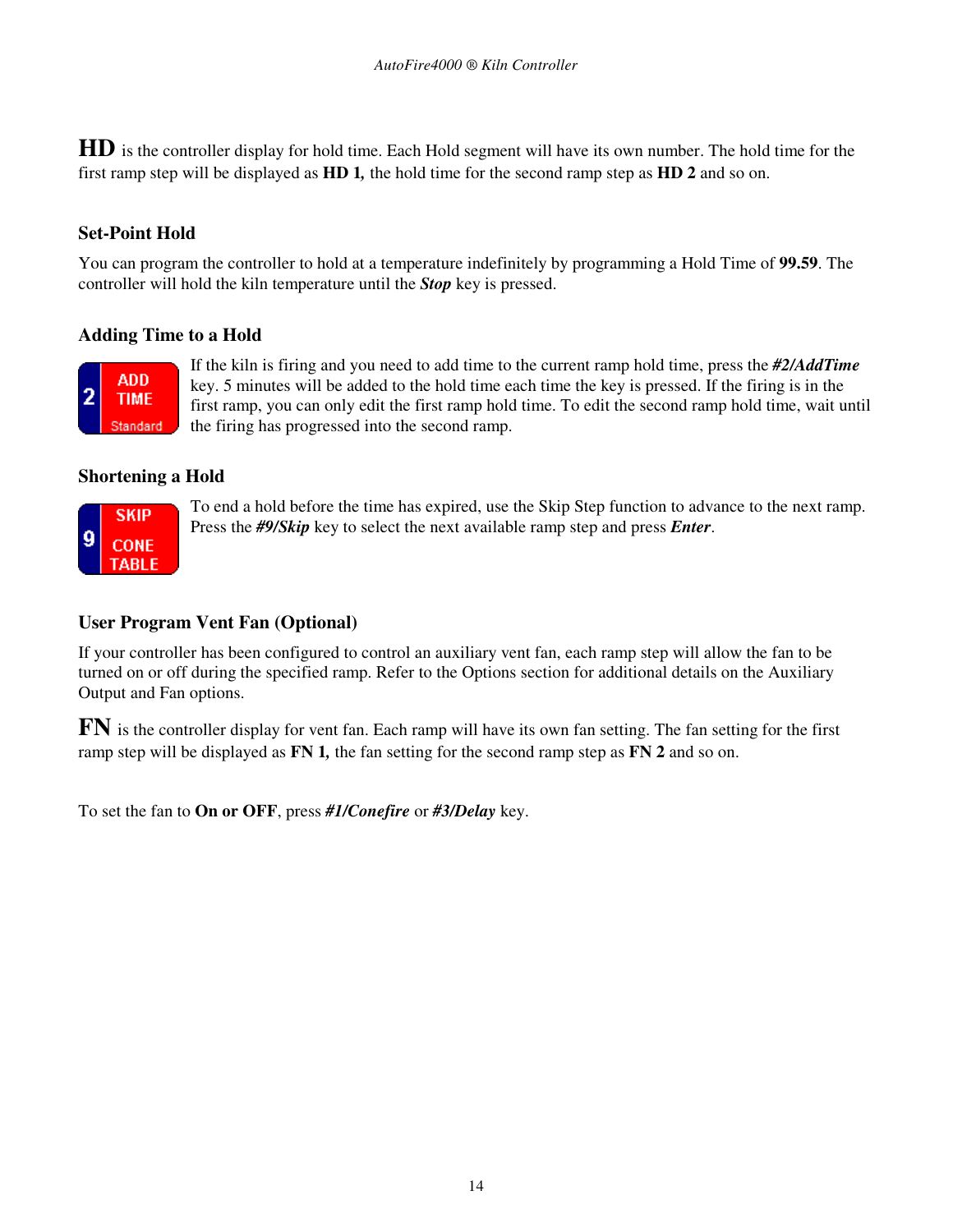## **Programming User Programs**



*During programming, default values may appear in the display. If the controller was previously programmed, the last settings will appear.*

- 1. Press the *#4/UserProg* key. **USER** shows in display.
- 2. Using the numeric keypad, select the desired user program number; 1 9. *For Example*: you would press the #1 key to enter a program or to modify the existing program stored in the User Program #1 location. Then press *Enter*
- 3. **RA 1** shows in the display indicating the rate value for the first ramp step. Use the numeric keypad to enter the desired heating rate. Then press *Enter*
- 4. °**F 1** or °**C 1** shows in the display indicating the target temperature for the first ramp step. Use the numeric keypad to enter the desired temperature. Then press *Enter*
- *5.* **HD 1** shows in the display indicating the Hold time for the first ramp step. Use the numeric keypad to enter the desired time for the kiln to hold at the first target temperature. Time is entered as (Hours.Minutes). Then press *Enter*
- 6. **FN 1** shows in the display (if available). Use the *#1 or* **#3** key to select a fan setting; either **OFF** or **ON** for the first ramp. Then press *Enter*. The Fan option will not appear unless the auxiliary output option for the controller has been configured.
- 7. Repeat steps 3 through 6 to program additional ramp rates, temperatures and hold times. After you have programmed your final ramp, the controller should be displaying the next available **RA** number. If the value for the next available ramp rate is set to zero degrees per Hour or Minute, press *Enter*. The controller will automatically exit the programming mode. For Time mode, the value should be set to 99.99.

*Note*: If the user program that you are working with was previously programmed, the values that have been stored in memory will appear for all the ramp settings. Whenever you enter a zero value for a rate **(RA #)**, all settings beyond that point will be erased. This feature can be used to erase an entire user program by entering a zero rate at **RA 1**.

8. When the controller has returned to **IDLE**, press *Enter/Start* to start the firing.

## **Selecting a Stored User Program**

To select a stored User Program without making any changes to the ramps.

- 1. Press *#4/UserProg* key. **USER** will show in display.
- 2. Using the numeric keypad, select the desired User Program number; **1 35**.
- 3. Press the *Back/Stop* key to exit programming mode.
- 4. When the controller has returned to **IDLE**, press *Enter/Start* to start the firing.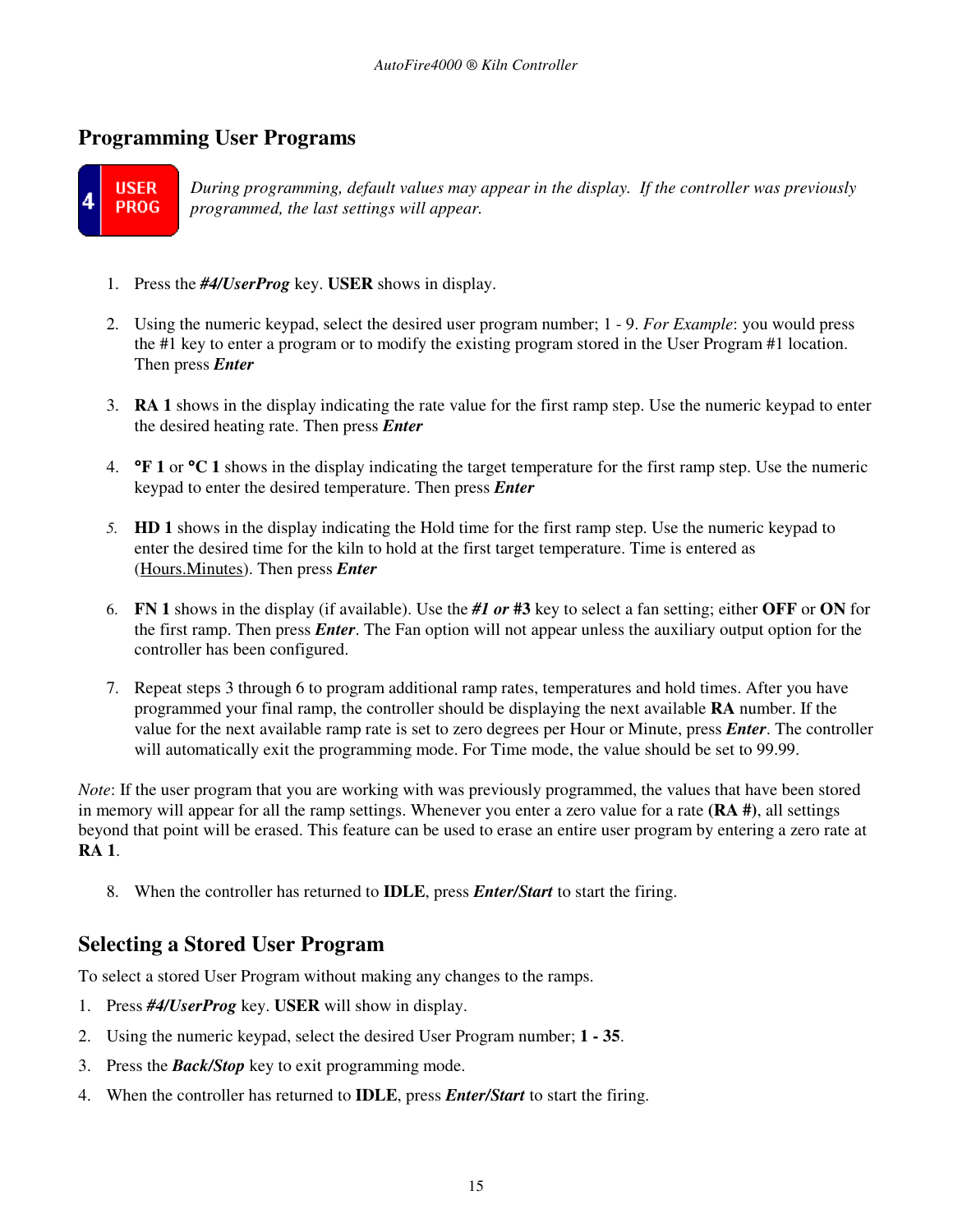# **User Program Example**

*Use Program #1 (Bead Annealing) To fire to 960ºF at 1500ºF/hour 30-minute hold at temperature Cool down to 500ºF at 100ºF/hour Shut off.* 

### **Follow these steps**: starting with the controller at **IDLE**

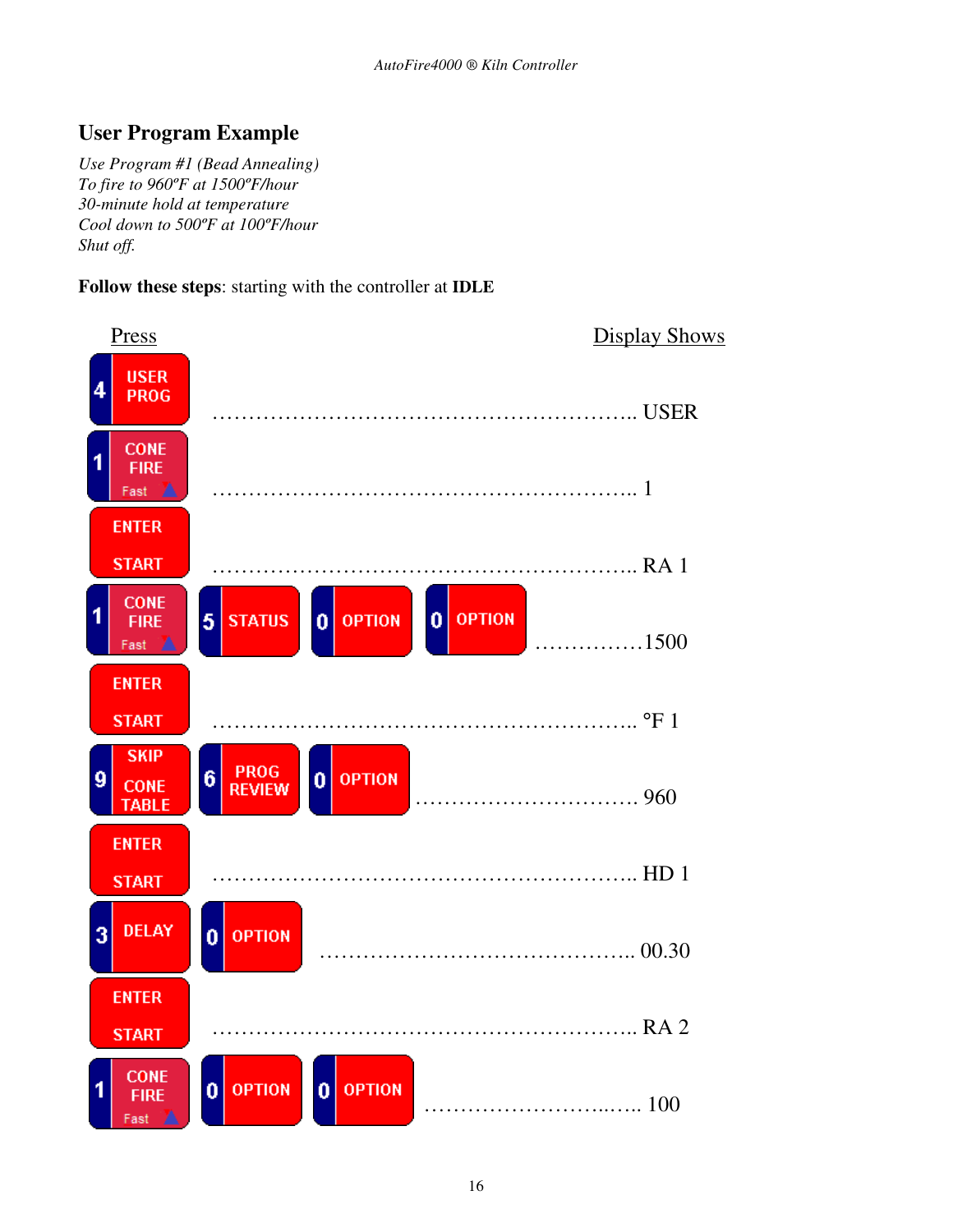

To stop the kiln anytime during the firing, press *Stop*. The controller display will indicate **ABRT** (Abort). Press *Stop* again to return to **IDLE.**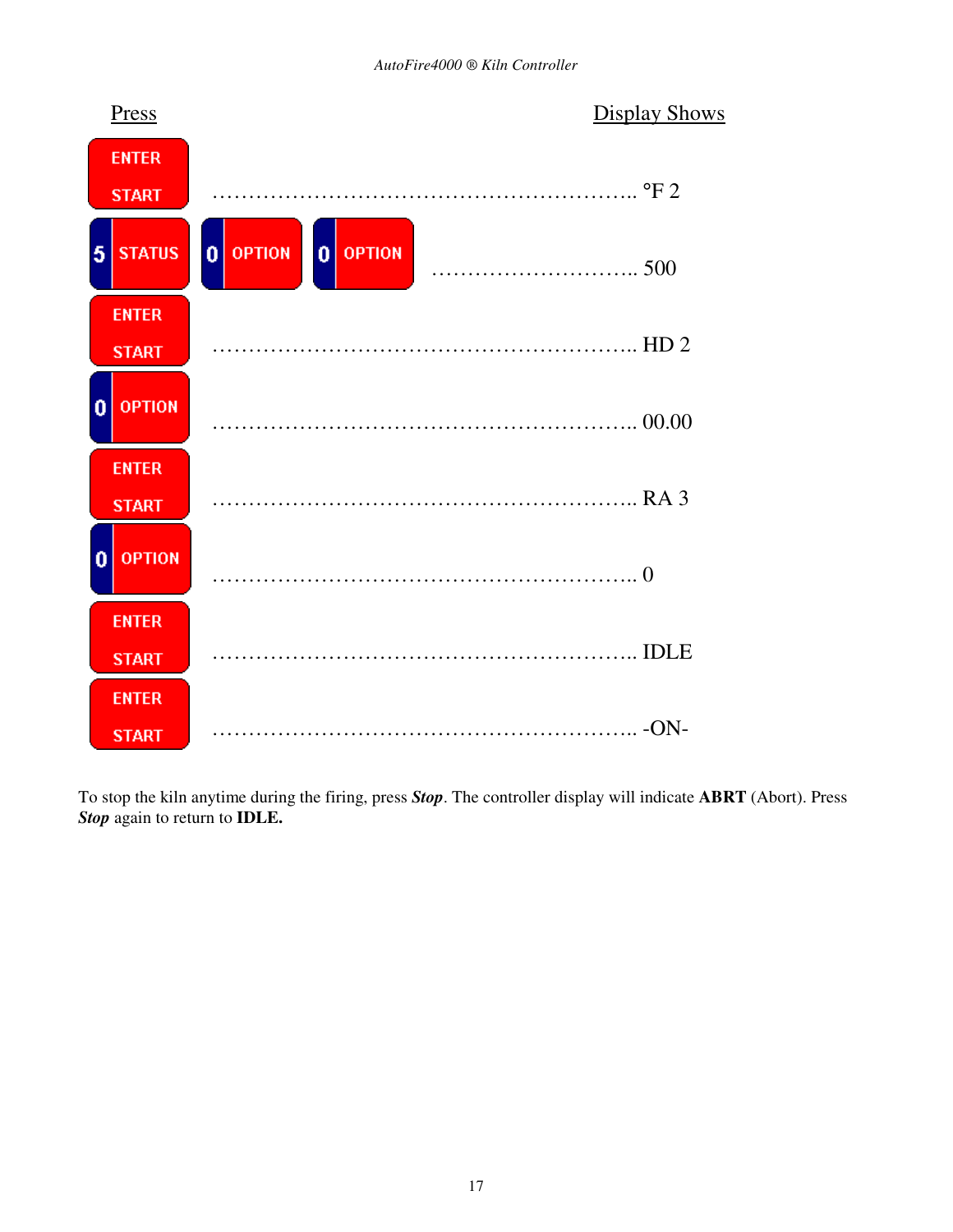# **Alarms**

Alarms are used to notify the operator of problems with the kiln performance or controller performance. Some alarms will terminate the kiln firing while others allow the firing to continue with the alarm condition on the display. Some alarms have no affect on the outcome of the kiln firing.

### **Thermocouple Alarms**

|                 | Thermocouple not detected during power up.                             |
|-----------------|------------------------------------------------------------------------|
| <b>FAIL</b>     | Thermocouple failed during a firing, firing stopped                    |
| TC <sub>2</sub> | Thermocouple failed while controller Idle                              |
| <b>TCR</b>      | Thermocouple polarity reversed, firing stopped                         |
| <b>LAG</b>      | Thermocouple temperature is lagging, firing stopped (kiln not heating) |
| <b>OTL</b>      | Over Temperature Limit detected – firing stopped (check LIMIT option)  |
| FTL             | Firing too Long – kiln temperature has stalled, firing stopped         |

### **Deviation Alarms**

*See TEDE option to adjust Deviation* 

| FTH  | Fail to Heat - kiln is heating too slow, firing continues         |
|------|-------------------------------------------------------------------|
| FTC  | Fail to Cool - kiln is cooling to slow, firing continues          |
| LTDE | Low Temp Deviation - kiln is losing temperature, firing continues |
| HTDE | High Temp Deviation - kiln is overheating, firing stopped         |

### **Power Interruption Alarms**

| PF          | Power failed and firing was resumed                                                            |
|-------------|------------------------------------------------------------------------------------------------|
| <b>PF 1</b> | Power failed during cooling and firing was stopped because cooling temperature exceeded        |
| <b>PF 2</b> | Power failed during heating and firing was stopped because temperature was below 212°F         |
| PF3         | Power failed during heating or hold and firing was stopped because temperature dropped by 72°F |
|             |                                                                                                |

### **Diagnostic Alarms**

| <b>BADP</b> | Invalid User Program. Check current kiln temperature is below program temperature. |
|-------------|------------------------------------------------------------------------------------|
| <b>ETH</b>  | Electronics too Hot – controller temperature above $80^{\circ}$ C, firing stopped  |
| FE 1        | Failed to read or write to memory device                                           |
| FE 4        | Errors detecting thermocouple input signal                                         |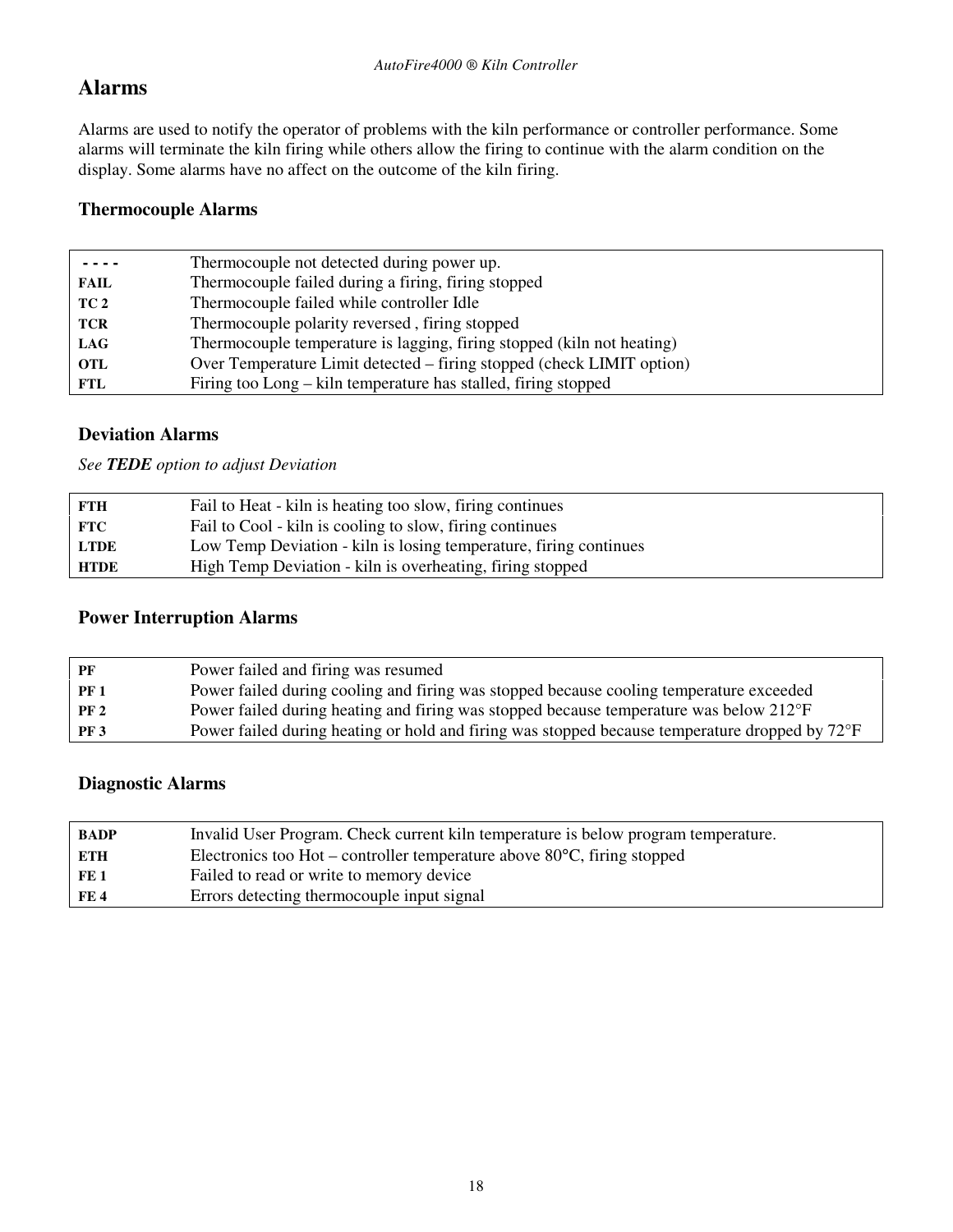# **Options Menu**



Advanced settings and features are available through the Options menu. Press the *#0/Option* Key to advance through the options menu. During a firing, not all options can be changed. To exit Options, press the *Stop* key or wait 1 minute without pressing any key.

To view an Option setting, press *Enter* when the option code is displayed. Use the *#1/ConeFire* key or *#3/Delay*  key to change the setting for the option. Press *Enter* after making the change.

# **Option List**

| <b>DIAG</b> | <b>Diagnostics</b>                | View output amps                                                     |
|-------------|-----------------------------------|----------------------------------------------------------------------|
| <b>SPD</b>  | <b>Speed</b>                      | Changes cone program speed by $\pm 40\%$                             |
| <b>OFST</b> | <b>Cone Offset</b>                | Adjust firing temperature to match witness cones by $\pm 20^{\circ}$ |
| COOL        | <b>Cone-Fire Cooling</b>          | Enable or disable cooling option for Cone-fire                       |
| <b>FAN</b>  | <b>Vent Fan</b>                   | Set the Vent Fan control for cone programs (if enabled)              |
| TC          | <b>Thermocouple Type</b>          | Select thermocouple type (Type K, N, S or R                          |
| <b>DIFF</b> | <b>Temperature Difference</b>     | Displays difference between thermocouples (multi-zone only)          |
| F/C         | <b>Temperature Units</b>          | Change temperature units to $\mathrm{P}F$ or $\mathrm{P}C$           |
| <b>TCOS</b> | <b>Thermocouple Offset</b>        | Change a thermocouple temperature reading by $\pm 25^{\circ}C$       |
| AOP1        | <b>Auxiliary Output #1</b>        | Enable a vent fan, external alarm or safety relay output on Output 1 |
| AOP2        | <b>Auxiliary Output #2</b>        | Enable a vent fan, external alarm or safety relay output on Output 2 |
| <b>RATE</b> | <b>Ramp Rate units</b>            | Select ramp rate units of degrees per hour, minute or Time           |
| <b>CENT</b> | <b>Cost per Kilowatt Hour</b>     | Set firing cost for Kilowatt Hours                                   |
| KW          | <b>Kiln Power Rating</b>          | Set power consumption Kilowatts                                      |
| <b>TEDE</b> | <b>Temperature Deviation</b>      | Deviation value for alarms FTH, FTC, and LTDE                        |
| <b>HTDE</b> | <b>High Temperature Deviation</b> | Deviation value for alarm HTDE                                       |
| <b>BAL</b>  | <b>Power Balance</b>              | Change power between top and bottom heating zones (if available)     |
| CADJ        | <b>Center Power Adjust</b>        | Adjusts power to middle heating zone (if available)                  |
| <b>SFTY</b> | <b>Safety Temperature</b>         | Displays maximum programmable temperature                            |
| <b>LIM</b>  | <b>Over-Temperature Limit</b>     | Set the maximum limit temperature                                    |
| <b>T123</b> | <b>Thermocouple Temperatures</b>  | Displays individual thermocouple temperatures (multi-zone)           |
| <b>ELEC</b> | <b>Electronics Temperature</b>    | Displays temperature of the electronics                              |
| <b>LOCK</b> | <b>Program Lock</b>               | Lock or Unlock the programs to prevent changes                       |
| CFG         | <b>Configuration Number</b>       | Displays factory configuration #                                     |
| <b>SOFT</b> | <b>Software Version</b>           | Displays factory software version                                    |
| <b>TEST</b> | <b>Test System</b>                | Test controller inputs and outputs                                   |
| <b>RST</b>  | <b>Factory Reset</b>              | Reset all values to OEM settings.                                    |

The options list will vary depending on the controller configuration. Multi-zone options do not appear in single zone controllers. If the program loaded into memory is a User Program, Cone fire options do not appear.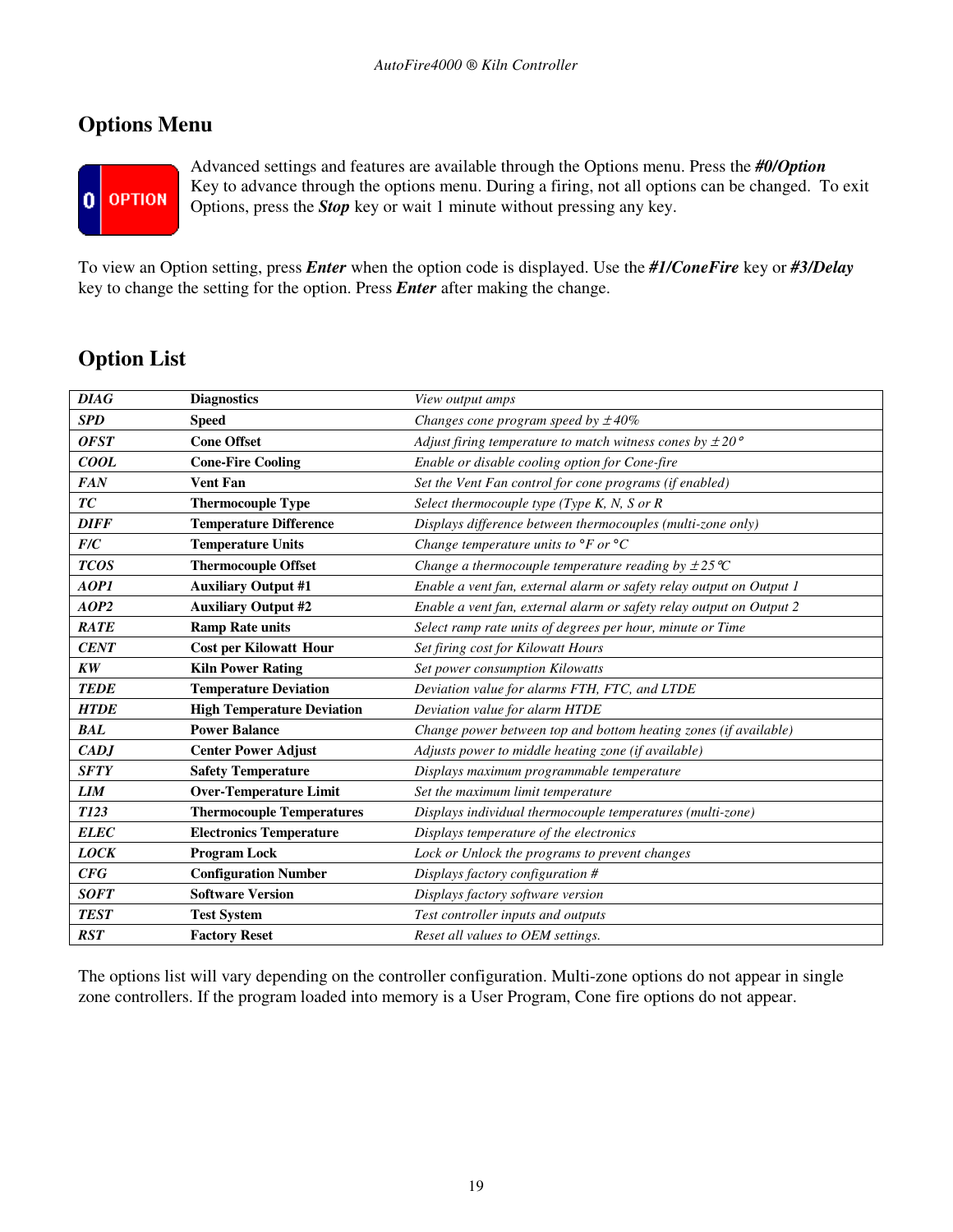# **Options Descriptions**

#### **Diagnostics - DIAG**

Diagnostics allows the operator to check the current draw on the main supply line. The accuracy is +/-1amp. To accomplish this, the relays are switched on for a brief time period to get a measurement. independent relays are switched on at time intervals to test each heating zone.

If multiple AMP readings are available, the controller display will test each relay for 10seconds before automatically advancing to the next test cycle. The operator can also press ENTER to advance thru the test cycles.

During a firing, the test cycle is limited to full load amps with all relays energized.

Note: the controller must be equipped with a current transformer to achieve a result.

#### **Firing Speed - SPD**

Speed is a Cone Fire option. Slow settings are for heavy loads and fast settings are for light loads. Speed alters all heating ramps of a Cone Fire program except the final heating ramp and the optional Preheat and the optional Cooling. The Speed option must be modified before the kiln is started.

Three speeds (Fast, Standard and Slow) are available on the front panel for convenience. Fast is the same as the **F 20** setting within the **SPD** option. Slow is the same as the **S 20** setting within the **SPD** option. In addition to Fast and Slow which can be selected from the keypad during Cone Fire programming to change the firing speed by 20%, the **SPD** option allows adjustments in 10% increments up to 40%.

First program the Cone firing and select one of the three speeds, With the controller displaying **IDLE**, press the *#0/Option* key to display **SPD**. Press *Enter* and use the *#1* or *#3* key to change the setting. Press *Enter* again to return to the option menu. **SPD** settings are stored in memory but the setting is over-written when you program a new Cone firing and select a new speed.

| <i><u>Settings</u></i> | <i>Meaning</i>                                                   |
|------------------------|------------------------------------------------------------------|
| STD                    | <b>Standard</b> – See cone-fire tables for standard firing speed |
| S 10, S 20, S 30, S 40 | <b>Slow</b> - Slows firing time by 10%, 20%, 30% or 40%          |
| F 10, F 20, F 30, F 40 | <b>Fast</b> - Accelerates firing time by 10%, 20%, 30% or 40%    |

#### **Cone Offset - OFST**

This offset feature allows you to adjust the final heating step of the Cone programs. This is useful when the kiln does not quite bend witness cones to the desired angle. Cone Offset is a calibration feature that allows a temperature offset for the final heating ramp of the cone program.

First, program the Cone firing then press the *#0/Option* key until the display shows **OFST** and press *Enter*. Use the *#1* or *#3* key to change the offset value. Press *Enter* again to return to the option menu. **OFST** settings are stored in memory and will apply to all future Cone fire programs.

| Settings $(\mathcal{F})$ | Settings $({}^{\circ}C)$ | Meaning                           |
|--------------------------|--------------------------|-----------------------------------|
| $-20$                    | $-11$                    | Decreases final ramp temperatures |
| $-15$                    | -8                       | Decreases final ramp temperatures |
| $-10$                    | -6                       | Decreases final ramp temperatures |
| $-5$                     | $-3$                     | Decreases final ramp temperatures |
| $\theta$                 |                          | No adjustment in temperatures     |
| $+5$                     | $+3$                     | Increases final ramp temperatures |
| $+10$                    | $+6$                     | Increases final ramp temperatures |
| $+15$                    | $+8$                     | Increases final ramp temperatures |
| +20                      | $+11$                    | Increases final ramp temperatures |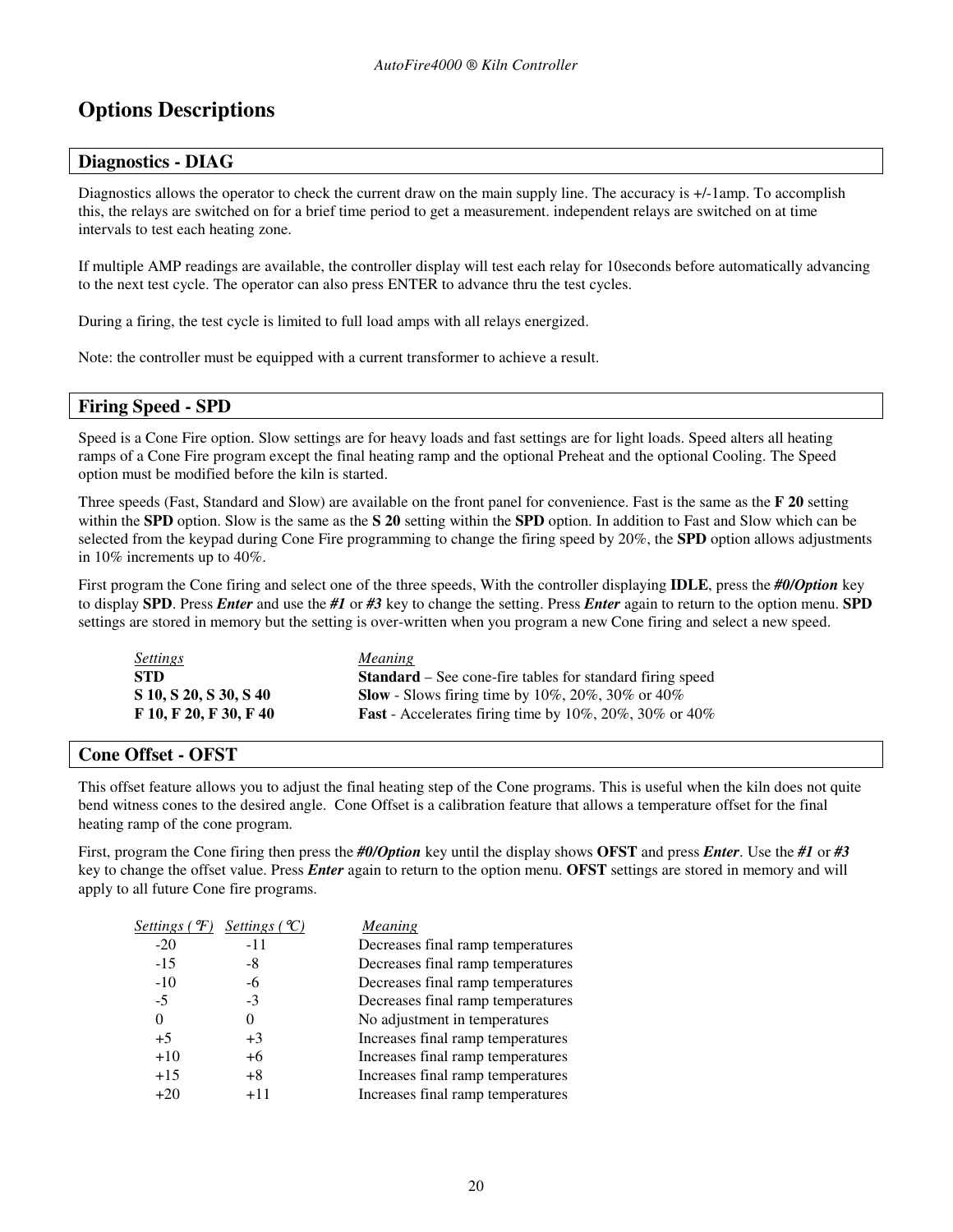#### **Cone-fire Cooling Ramp - COOL**

The Cooling Option is used for Cone-fire programs only. The controller programming sequence for Cone-fire can include a cooling step at the end of the firing or this option can be removed from the programming sequence.

| <b>Settings</b> | <i>Meaning</i>                                          |
|-----------------|---------------------------------------------------------|
| OFF             | COOL options inactive and will not appear for Cone-fire |
| ON              | COOL option active and will appear for Cone-fire        |

Press the *#0/Option* key until **COOL** appears. Press *Enter* and use the *#1* or *#3* key to change the setting.

# **Conefire Vent Fan - FAN**

The Fan Option is used for Cone-fire programs only. The controller must be equipped with an auxiliary output relay and the **AOP1 or AOP2** option must be set to **VFAN**.

| <b>Settings</b> | <i>Meaning</i>                                                                            |
|-----------------|-------------------------------------------------------------------------------------------|
| OFF             | Fan is <b>Off</b> all the time                                                            |
| - ON            | Fan is <b>On</b> until kiln cools to $212^{\circ}$ F (100 <sup>o</sup> C)                 |
| - OPT           | Fan is <b>On</b> until the final ramp. It then turns off for the remainder of the firing. |

Press the *#0/Option* key until **FAN** appears. Press *Enter* and use the *#1* or *#3* key to change the setting.

| <b>Thermocouple Type - TC</b> |                |                                                                                                                        |
|-------------------------------|----------------|------------------------------------------------------------------------------------------------------------------------|
|                               |                | The TC Option allows Type "K", "N", "S", or "R" thermocouples. The setting must match the actual thermocouples in use. |
| <b>Settings</b>               | <i>Meaning</i> |                                                                                                                        |
| K                             | Type K         |                                                                                                                        |
| N                             | Type N         |                                                                                                                        |
| S                             | Type S         |                                                                                                                        |
| R                             | Type R         |                                                                                                                        |

Press the *#0/Option* key until **TC** appears. Press *Enter* and use the *#1* or *#3* key to change the setting.

#### **Temperature Difference - DIFF**

The **DIFF** Option displays the temperature difference between the top and bottom thermocouples for multi-zone controllers. This feature is useful in determining temperature uniformity within a kiln during a firing.

Press the *#0/Option* key until **DIFF** appears. Press *Enter* to view the result.

#### **Change Temperature Units – F/C**

The **F/C** Option allows the temperature units to be displayed in either degrees Fahrenheit (°F) or degrees Centigrade (°C).

Press the *#0/Option* key until **F/C** appears. Press *Enter* and use the *#1* or *#3* key to change the setting.

#### **Thermocouple Offset - TCOS**

This offset adjusts the thermocouple reading on the controller up to  $\pm 45^{\circ}F(25^{\circ}C)$ . **TCOS** can be used to compensate for inaccurate temperature readings resulting from aged or poorly positioned thermocouples. Temperature offset applies to all firings.

To Program the offset, Press *#0/Option* key until the display shows **TCOS** and press *Enter*

**If you want the kiln to fire Hotter**, press #*1/ConeFire* key and the display will show **H-1**. Continue pressing #*1* until the desired thermocouple offset shows in the display (e.g. **H-15** for a 15° offset) and press *Enter*.

**If you want the kiln to fire Cooler**, press #3*/Delay* key and the display will show **C-1**. Continue pressing #*2* until the desired thermocouple offset shows in the display (e.g. **C-10** for a 10° offset) and press *Enter*.

*Multi-zone:* A separate offset can be selected for individual thermocouples: **TC 1** (top), **TC 2** (middle) and **TC 3** (bottom)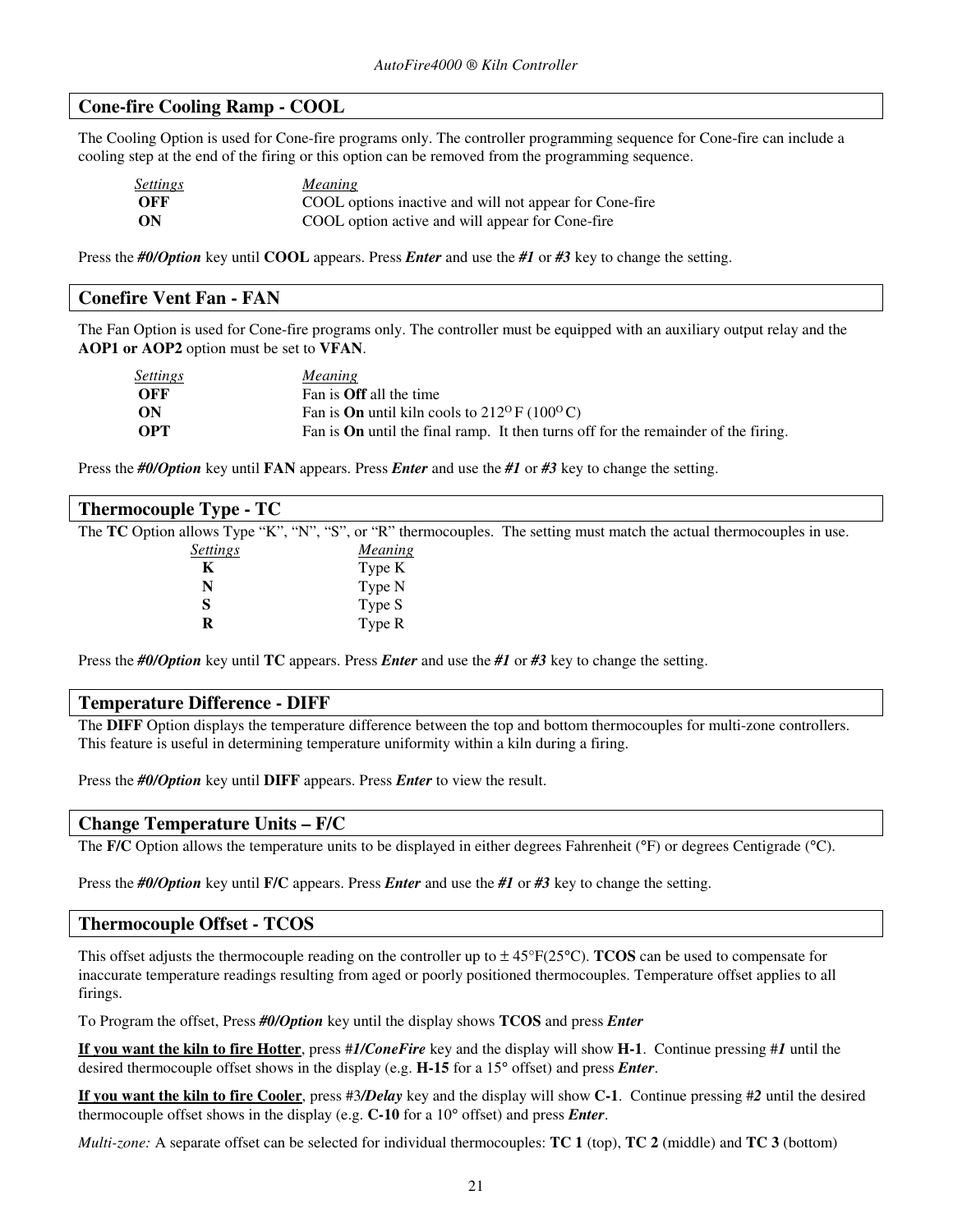### **Auxiliary Output 1 - AOP1**

The **AOP1** Option sets the Auxiliary relay output on Output #1 to the desired functions for controlling a Vent fan, External alarm or Safety relay. Setting the **AOP1** option to **VFAN** enables the **FAN** option for cone Fire programs and the **FN** ramp segment for User Programs.

| <b>Settings</b> | <b>Meaning</b>                                |
|-----------------|-----------------------------------------------|
| <b>NONE</b>     | No external relay functions                   |
| <b>VFAN</b>     | Vent fan is enabled on output pin 3           |
| <b>ALRM</b>     | Alarm is enabled on output pin 3              |
| <b>SAFE</b>     | Safety Relay is enabled on output pin 3       |
| <b>CPT</b>      | output pin 3 enabled during CPLT message only |

Press the *#0/Option* key until **AOP1** appears. Press *Enter* and use the *#1* or *#3* key to change the setting.

#### **Auxiliary Output 2 - AOP2**

The **AOP2** Option sets the Auxiliary relay output on Output #2 to the desired functions for controlling a Vent fan, External alarm or Safety relay. Setting the **AOP2** option to **VFAN** enables the **FAN** option for cone Fire programs and the **FN** ramp segment for User Programs.

| <i>Settings</i> | <i>Meaning</i>                                |
|-----------------|-----------------------------------------------|
| <b>NONE</b>     | No external relay functions                   |
| <b>VFAN</b>     | Vent fan is enabled on output pin 2           |
| <b>ALRM</b>     | Alarm is enabled on output pin 2              |
| <b>SAFE</b>     | Safety Relay is enabled on output pin 2       |
| <b>CPT</b>      | output pin 2 enabled during CPLT message only |

Press the *#0/Option* key until **AOP2** appears. Press *Enter* and use the *#1* or *#3* key to change the setting.

#### **Ramp Rate Units - RATE**

The **RATE** Option sets the units for programming and review of heating and cooling rates. The factory default setting is for Degrees per Hour.

| <b>Settings</b> | <i>Meaning</i>                       | MAX 'FULL' rate                                    |
|-----------------|--------------------------------------|----------------------------------------------------|
| <b>HOUR</b>     | Degrees per Hour                     | 999 $\rm{^{\circ}C}$ (1799 $\rm{^{\circ}F}$ )/Hour |
| <b>MIN</b>      | Degrees per Minute                   | $16.65^{\circ}$ C (29.97 $^{\circ}$ F)/Minute      |
| TIME            | Time to Temperature (Hours. Minutes) | 00.00 Hours minutes                                |

Press the *#0/Option* key until **RATE** appears. Press *Enter* and use the *#1* or *#3* key to change the setting.

#### **Kilowatt Hour Cost - CENT**

The **CENT** Option allows the operator to set a value for the Kilowatt Hour usage of the electric service. This value is used to calculate a firing cost for review on the controller display. The value must be entered by the user, it can usually be found on your electric bill. Cost calculations first require a second value entry in the KW option. Cost calculations are only as accurate as the programmed variables. To view the COST calculations, press the #8 key during or after the kiln firing.

Press the *#0/Option* key until **CENT** appears. Press *Enter* and use the numeric keypad to enter the value, then press *Enter to save*.

| Kilowatt rating - KW |  |  |
|----------------------|--|--|
|----------------------|--|--|

The **KW** Option allows the operator to set a value for the Kilowatt rating of the kiln. This value is used to calculate a Kilowatt/Hour usage for review on the controller display. The wattage rating must be entered by the user, it can usually be found on the kiln manufacturer label. KWHR and COST calculations are only as accurate as the programmed **KW** value. To view the KWHR or COST calculations, press the #8 key during or after the kiln firing.

Press the *#0/Option* key until **KW** appears. Press *Enter* and use the numeric keypad to enter the value, then press *Enter to save*.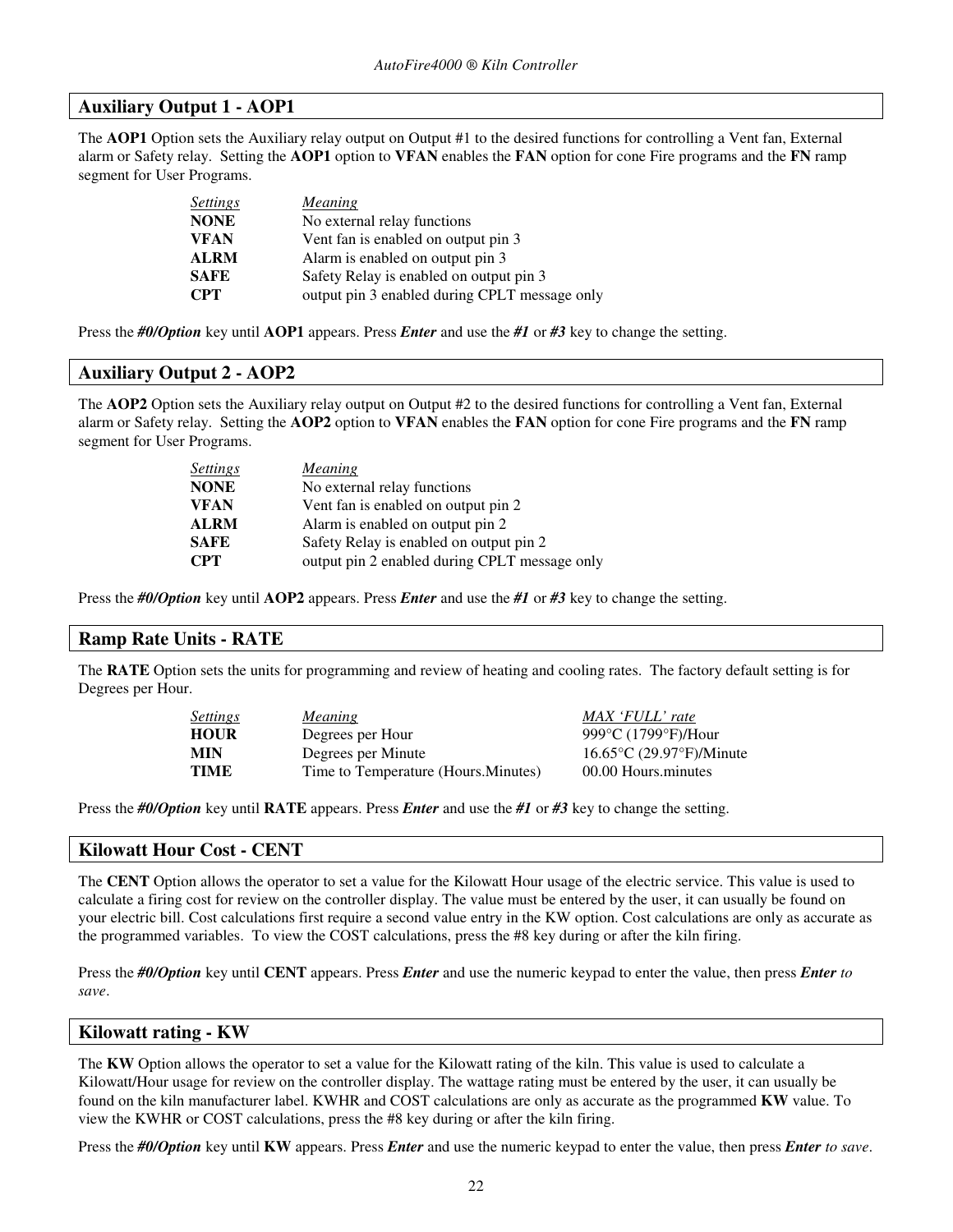#### **Temperature Deviation - TEDE**

The **TEDE** Option sets a temperature deviation value to activate an audible and visual alarm. The temperature deviation applies to the following alarms - **FTH, FTC** and **LTDE**. The factory setting is 100°F (56°C). The alarms can be disabled by setting the value to zero. Use the numeric keypad to enter the desired deviation value and press *Enter*.

Press the *#0/Option* key until **TEDE** appears. Press *Enter* and use the numeric keypad to enter the value, then press *Enter to save*.

#### **High Temperature Deviation - HTDE**

The **HTDE** Option sets a temperature deviation value to abort the kiln firing. The temperature deviation applies only to the **HTDE** alarm. The factory setting is 100°F (56°C). The alarm cannot be disabled. Use the numeric keypad to enter the desired deviation value between 18ºF – 200ºF (10ºC - 111ºC) and press *Enter*.

Press the *#0/Option* key until **HTDE** appears. Press *Enter* and use the numeric keypad to enter the value, then press *Enter to save*.

#### **Top/Bottom Balance - BAL**

The B**AL** option is only available on single zone controllers that have been configured to operate independent relays for the top and bottom kiln sections. **BAL** changes the amount of power being supplied to the top and bottom heating elements by selecting a power percentage between 0% and 200%. This is the percentage of power going to the top heating elements. Values less than 100 reduce power to the top, while higher values increase power to the top. The Power to the bottom heating element is automatically changed. This feature can be used if the kiln is not heating uniformly.

100% is the factory default. This applies 100% of available power to both the top and bottom elements. Changing the setting to 150% would increase the power to the top elements by 50%, while decreasing power to the bottom elements by 50%. The B**AL** setting can be changed in increments of 10%

Press the *#0/Option* key until **BAL** appears. Press *Enter* and use the *#1* or *#3* key to change the setting.

#### **Center Zone Adjustment - CADJ**

The **CADJ** option is available on single zone controllers that have been configured to operate an independent relay for the center kiln section. **CADJ** allows changes in the amount of power supplied to the middle heating elements of the kiln by selecting a power percentage between 0% and 200%. Values less than 100 reduce the power to the center zone, while values greater than 100 will increase the power. This feature can be used if the kiln is not heating uniformly. 95 is the factory setting. The **CADJ** setting can be changed in increments of 10%.

Press the *#0/Option* key until **CADJ** appears. Press *Enter* and use the *#1* or *#3* key to change the setting.

#### **Safety Temperature - SFTY**

This option displays the maximum programmable temperature allowed by the controller.

Press the *#0/Option* key until **SFTY** appears. Press *Enter* to view the setting.

#### **Over-temperature Limit - LIM**

The **LIM** Option allows the operator to set a value for the maximum temperature of the kiln. This option is only available when the AOP1 or AOP2 option is configured for a safety relay operation. The operator can set a value as low as 32F or as high as the Safety Temperature **SFTY** temperature.

The controller will abort the kiln firing with alarm **OTL** if the actual thermocouple temperature is detected 1 degree above the LIM setting.

Press the *#0/Option* key until **LIM** appears. Press *Enter* and use the numeric keypad to enter the value, then press *Enter to save*.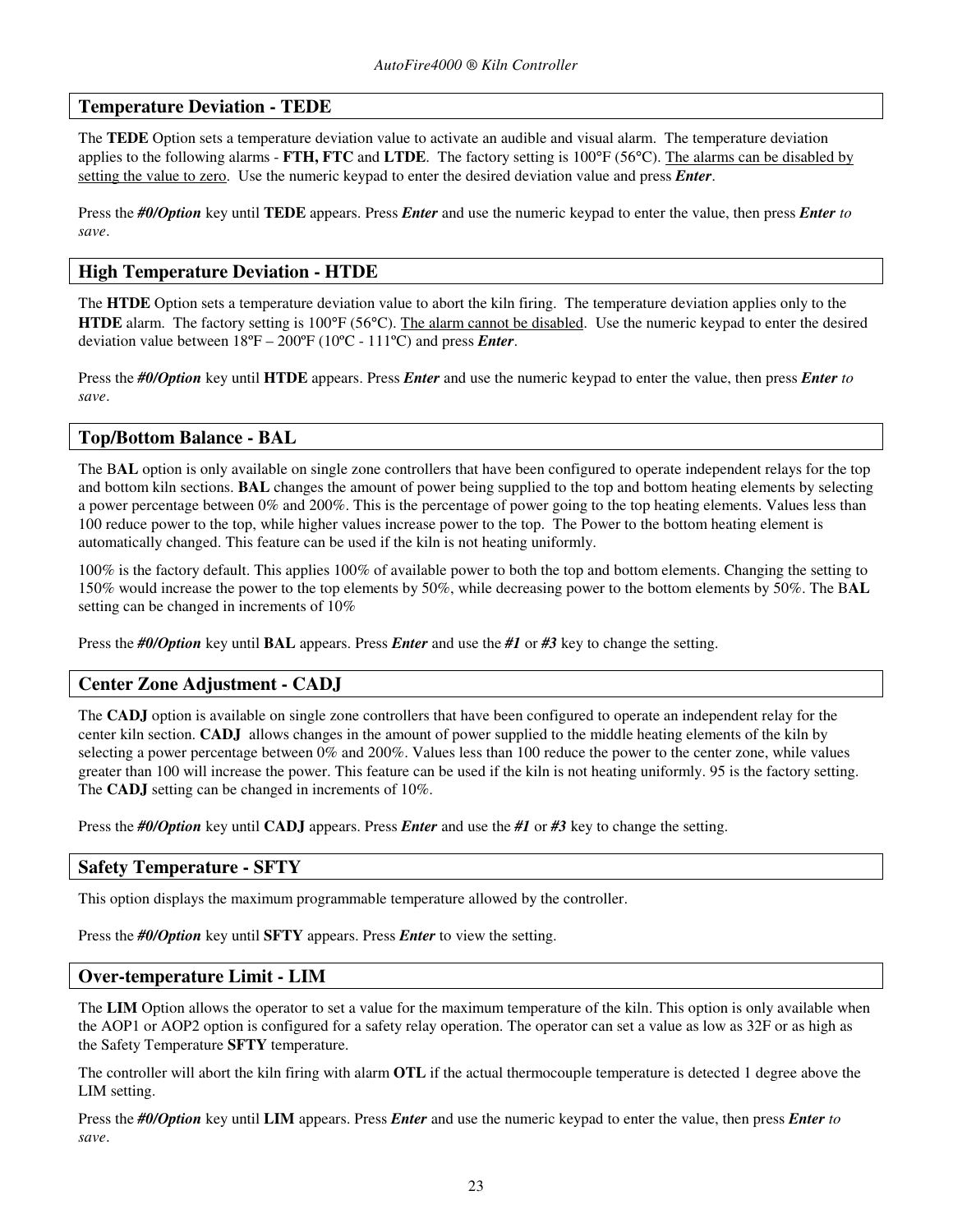### **Thermocouple Temperatures – T123**

**T123** displays the independent temperature readings for *Multi-Zone* controllers. These are **TC 1** for the top, **TC 2** for the middle and **TC 3** for the bottom thermocouple. For multi zone controllers, the average temperature reading is reported on the display during normal operation. This option can be used to verify temperature uniformity throughout the kiln. The message **[ - - - -]** indicates no temperature reading found.

Press the *#0/Option* key until **T123** appears. Press *Enter* to view the results.

### **Electronics Temperature - ELEC**

**ELEC** displays the controller electronics temperature. This can be useful in monitoring the electronics temperature in hot environments or for diagnosing a controller problem. The **ETH** alarm will activate if the controller temperature is above 80°C (176°F)

Press the *#0/Option* key until **ELEC** appears. Press *Enter* to view the results.

#### **Program Lock Mode - LOCK**

The **LOCK** Option allows individual User Programs or a Cone Fire programs to be locked into memory, preventing the settings to be changed from the keypad. This feature is useful when only one particular program is used repeatedly to fire the kiln.

**LOCK** requires a passcode to enable this feature, the default passcode is '**3**'. Once enabled, the user can set a new passcode that is private. Lock options will appear at the end of each program sequence. If the passcode is entered during the program sequence, the program will no longer be available for editing without the passcode.

To turn off the lock feature, the passcode must be re-entered. To reset the passcode, see *RST* option

Press the *#0/Option* key until **LOCK** appears. Press *Enter* to see PASS, use the numeric keypad to enter the passcode, then press *Enter.* use the *#1* or *#3* key to change the setting or to set a new passcode, then press *Enter.*

#### **Configuration Number - CFG**

**CFG** displays the factory configuration number. this identifies the controller model.

Press the *#0/Option* key until **CFG** appears. Press *Enter* to view the results.

#### **Software Version - SOFT**

**SOFT** displays the factory software version of the controller.

Press the *#0/Option* key until **SOFT** appears. Press *Enter* to view the results.

#### **Test Inputs and Outputs - TEST**

The **TEST** Option allows the heating elements for each zone to be turned on independently for 2 minutes while monitoring the thermocouple temperatures for each zone. In sequence, each zone turns on and displays the temperature for the corresponding thermocouple. You can Press *Enter* to advance to the next zone before the 2 minutes expires. **TEST** will also activate the Auxiliary outputs identified as **AOP1** and **AOP2**.

#### **Reset - RST**

The **RST** feature restores the original OEM values supplied with the controller. Do not perform a reset unless all other efforts to correct faults with the controller have failed. A reset may change important option settings for your kiln. Before attempting a reset, you should become familiar with the correct option settings for your controller. Most important is the **TC** option setting.

To reset, press the *#0/Option* key until **RST** is displayed and press *Enter.* Use the *#1* or *#3* key to change the setting from **NO** to **YES** and press *Enter*. This will reset the controller settings. Verify the controller is accurately displaying temperature after the reset. You may need to adjust the **TC** setting for the thermocouple and the **F/C** setting for the display temperature.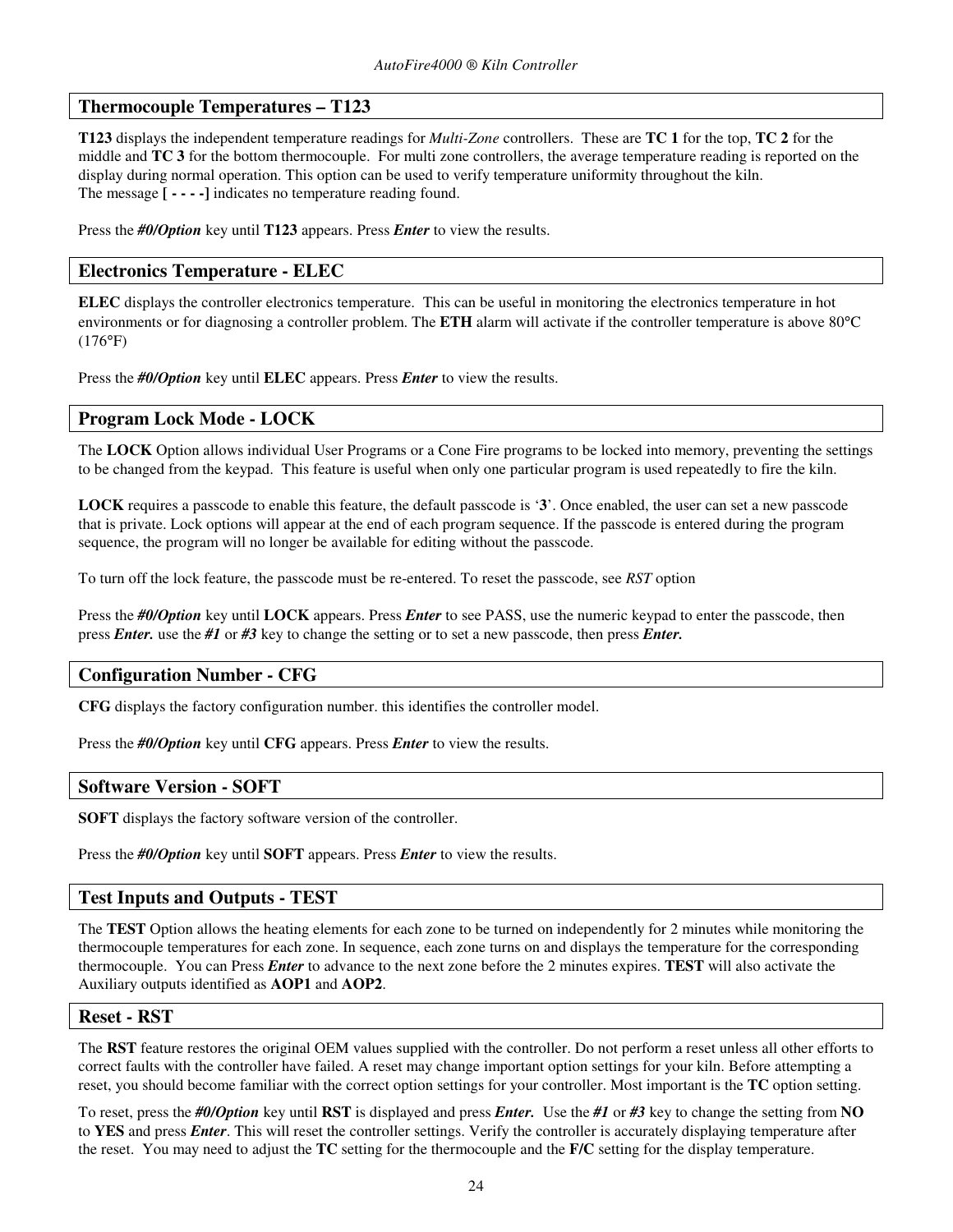# **Multi-Zone Control**

Multi-zone controllers use more than one thermocouple to separately monitor and control different sections of the kiln. The temperature on the display represents the average temperature between the multiple thermocouples.

A multi zone controller can continue to operate as long as one thermocouple signal is present. However, thermocouple alarm messages should not be ignored. The controller can only perform zone control if all the thermocouple signals are available. If only one thermocouple signal is available, the controller will automatically switch to single-zone control.

Additional Alarms are available with Multi-zone controllers;

| TC 1             | Top Thermocouple detected missing                                                                         |
|------------------|-----------------------------------------------------------------------------------------------------------|
| TC 2             | Middle Thermocouple detected missing                                                                      |
| TC <sub>3</sub>  | Bottom Thermocouple detected missing                                                                      |
| TCR1             | Top Thermocouple reversed                                                                                 |
| TCR <sub>2</sub> | Middle Thermocouple reversed                                                                              |
| TCR3             | Bottom Thermocouple reversed                                                                              |
| <b>TCDE</b>      | Thermocouple Deviation - $180^{\circ}F(100^{\circ}C)$ deviation between two thermocouples, firing stopped |
| <b>Flashing</b>  | Indicates section of kiln with low power, firing continues without zone control                           |
| Lights           |                                                                                                           |

# **Hardware Options**

#### **Audible alarm buzzer**

The audible alarm can be disabled by removing the circuit board jumper on the back side of the controller. remove the jumper shunt labeled BUZZ ENABLE along the top edge of the circuit board.

### **Door/Lid switch**

An optional door switch can be installed and connected to the controller. If not used, a jumper shunt is placed at circuit board location labeled LID.

**LID** is also a display alarm that indicates when the switch connection is open.

The door switch acts as an optional safety device to prevent the relay outputs from being energized whenever the kiln door or lid is open.

### **Computer software**

Computer software is available for remote monitoring and datalogging. The controller has a USB interface that outputs TIME, Temperature and Setpoint data. For more information on the optional computer software, contact Orton or visit www.ortonceramic.com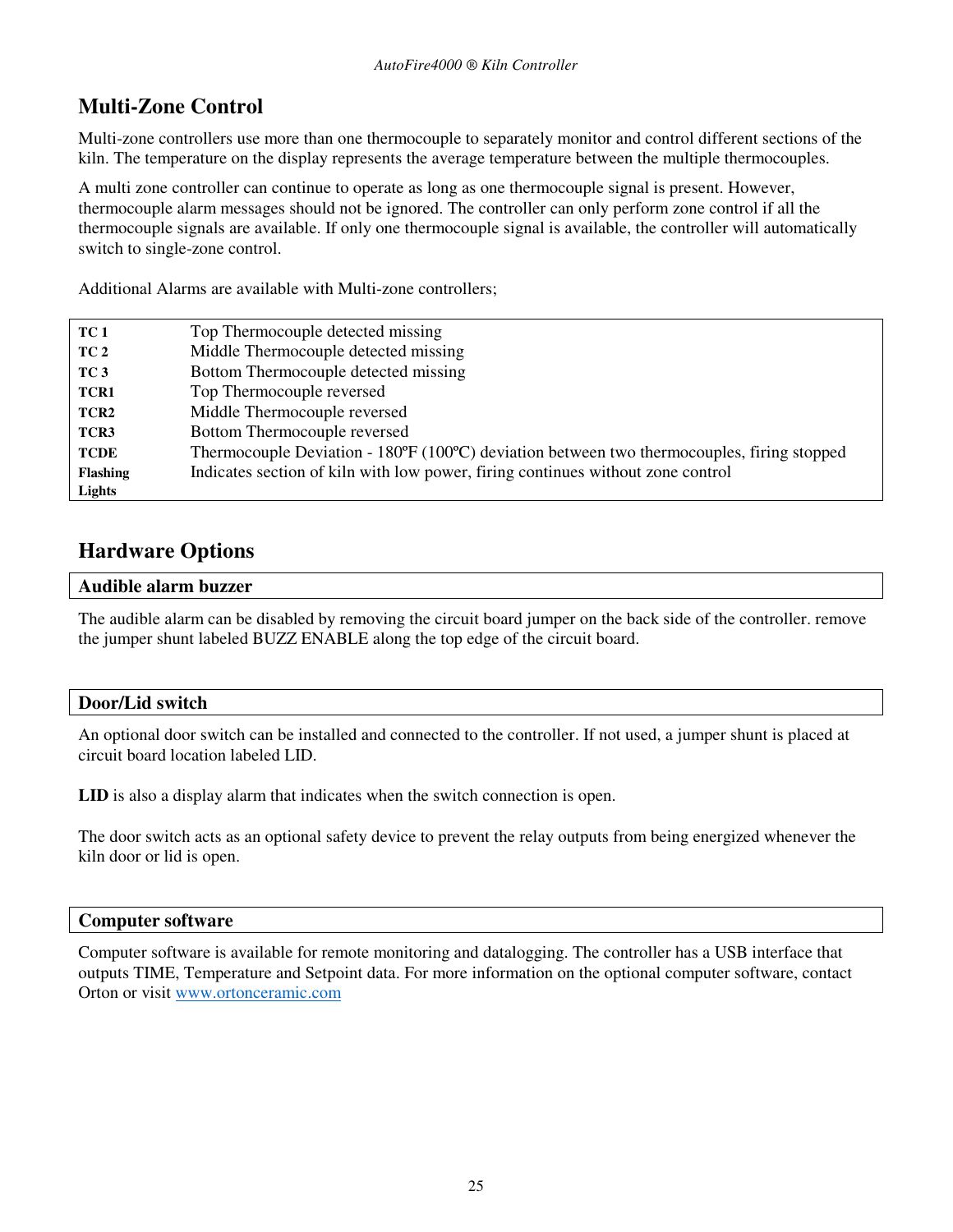# **Reference Section**

# **Appendix A – Low Fire Cone Programs**

### **Cones O22 to O11**

The low fire range is typically used to fire decals or decorations. Some decals, lusters, and gold have a limited firing range and may need to be fired more slowly.

The complete firing schedules for Cones **O22** to **O11** are shown below. The standard firing time is about 3-5 hours.

| <b>Low Fire</b> | Ramp 1       | <b>Target</b> | Ramp 2       | <b>Target</b> |
|-----------------|--------------|---------------|--------------|---------------|
| Cone#           | Degrees/hour | °F            | Degrees/hour | °F            |
|                 |              |               |              |               |
| 022             | 396          | 979           | 108          | 1087          |
| 021             | 396          | 1004          | 108          | 1112          |
| 020             | 396          | 1051          | 108          | 1159          |
| 019             | 396          | 1144          | 108          | 1252          |
| 018             | 396          | 1211          | 108          | 1319          |
| 017             | 396          | 1252          | 108          | 1360          |
| 016             | 396          | 1314          | 108          | 1422          |
| 015             | 396          | 1348          | 108          | 1456          |
| 014             | 396          | 1377          | 108          | 1485          |
| 013             | 396          | 1431          | 108          | 1539          |
| 012             | 396          | 1474          | 108          | 1582          |
| 011             | 396          | 1499          | 108          | 1607          |

*Degrees F*

*Degrees C*

| <b>Low Fire</b> | Ramp 1       | <b>Target</b>   | Ramp 2       | <b>Target</b> |
|-----------------|--------------|-----------------|--------------|---------------|
| Cone#           | Degrees/hour | $\rm ^{\circ}C$ | Degrees/hour | $\mathbf{C}$  |
|                 |              |                 |              |               |
| 022             | 220          | 526             | 60           | 586           |
| 021             | 220          | 540             | 60           | 600           |
| 020             | 220          | 566             | 60           | 626           |
| 019             | 220          | 618             | 60           | 678           |
| 018             | 220          | 655             | 60           | 715           |
| 017             | 220          | 678             | 60           | 738           |
| 016             | 220          | 712             | 60           | 772           |
| 015             | 220          | 731             | 60           | 791           |
| 014             | 220          | 747             | 60           | 807           |
| 013             | 220          | 777             | 60           | 837           |
| 012             | 220          | 801             | 60           | 861           |
| 011             | 220          | 815             | 60           | 875           |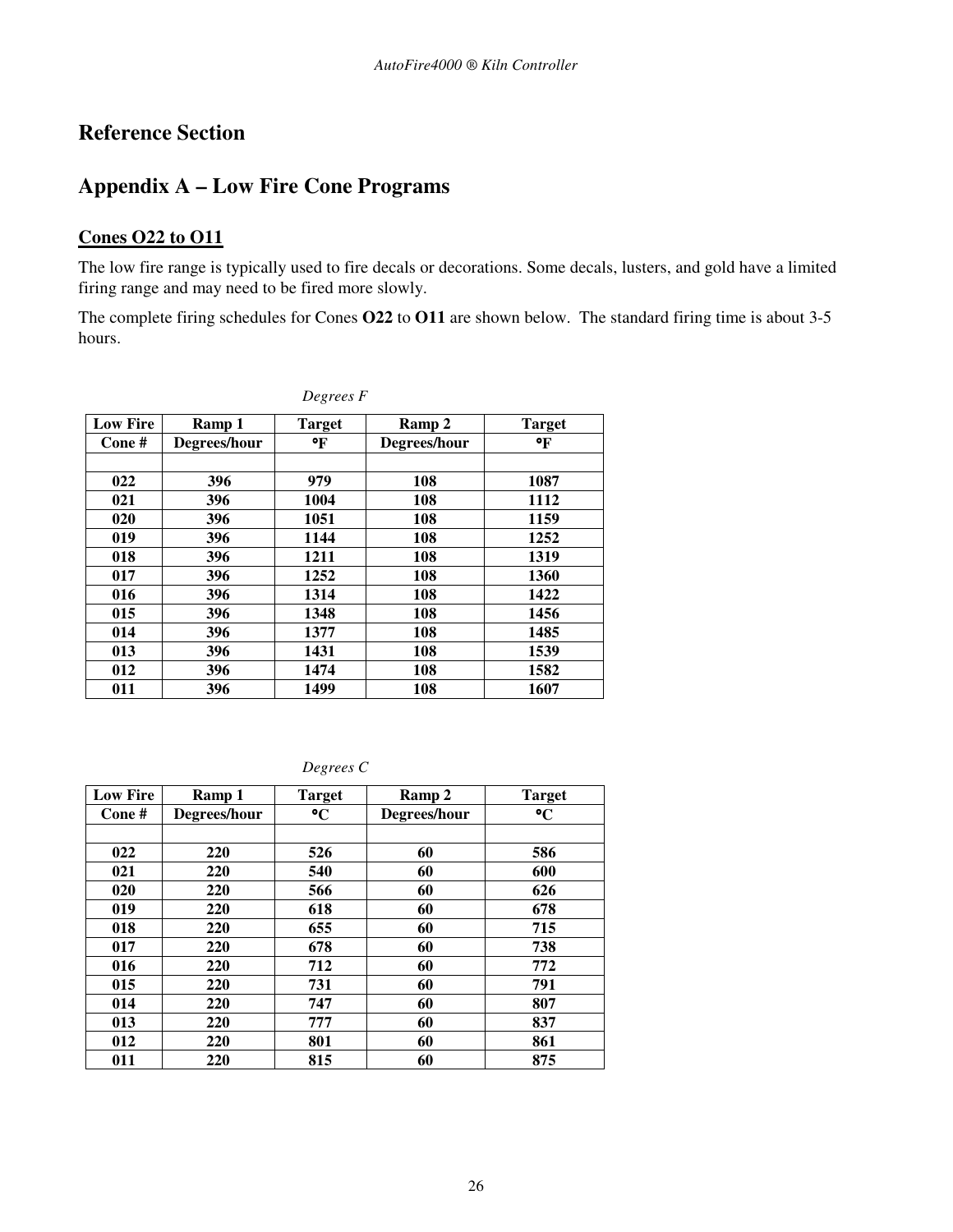# **Appendix B – Mid Fire Cone Programs**

### **Cones O10 to O1**

This firing range is used to fire earthenware and low temperature glazes. If the ware is not thoroughly dried, a preheat cycle can be added. With lead-free glazes, a 10 to 20 minute hold is beneficial.

Earthenware or other bodies containing ball clays, talc, and kaolin contain compounds such as water, carbon, and sulfur that are burned-off during the firing. The body will lose about 10% of its weight. In addition, a physical change in any silica present can cause cracking of ware unless the heating rate is slowed near 1063°F (573°C). This change occurs during both heating and cooling.

The complete firing schedules for Cones **O10** to **O1** are shown below. The standard firing time is about 7-9 hours.

| <b>Mid Fire</b> | Ramp 1   | <b>Target</b> | Ramp 2   | <b>Target</b> | Ramp 3   | <b>Target</b> | Ramp 4   | <b>Target</b> |
|-----------------|----------|---------------|----------|---------------|----------|---------------|----------|---------------|
| Cone#           | Degrees/ | °F            | Degrees/ | °F            | Degrees/ | °F            | Degrees/ | °F            |
|                 | hour     |               | hour     |               | hour     |               | hour     |               |
|                 |          |               |          |               |          |               |          |               |
| 010             | 324      | 1022          | 153      | 1112          | 180      | 1549          | 108      | 1657          |
| 09              | 324      | 1022          | 153      | 1112          | 180      | 1580          | 108      | 1688          |
| 08              | 324      | 1022          | 153      | 1112          | 180      | 1620          | 108      | 1728          |
| 07              | 324      | 1022          | 153      | 1112          | 180      | 1681          | 108      | 1789          |
| 06              | 324      | 1022          | 153      | 1112          | 180      | 1720          | 108      | 1828          |
| 05              | 324      | 1022          | 153      | 1112          | 180      | 1780          | 108      | 1888          |
| 04              | 324      | 1022          | 153      | 1112          | 180      | 1837          | 108      | 1945          |
| 0 <sub>3</sub>  | 324      | 1022          | 153      | 1112          | 180      | 1879          | 108      | 1987          |
| 02              | 324      | 1022          | 153      | 1112          | 180      | 1908          | 108      | 2016          |
| 01              | 324      | 1022          | 153      | 1112          | 180      | 1938          | 108      | 2046          |

*Degrees F*

| Degrees C |  |
|-----------|--|
|-----------|--|

| <b>Mid Fire</b> | Ramp 1   | <b>Target</b>   | Ramp 2   | <b>Target</b>   | Ramp 3     | <b>Target</b>   | Ramp 4   | <b>Target</b>   |
|-----------------|----------|-----------------|----------|-----------------|------------|-----------------|----------|-----------------|
| Cone#           | Degrees/ | $\rm ^{\circ}C$ | Degrees/ | $\rm ^{\circ}C$ | Degrees/   | $\rm ^{\circ}C$ | Degrees/ | $\rm ^{\circ}C$ |
|                 | hour     |                 | hour     |                 | hour       |                 | hour     |                 |
|                 |          |                 |          |                 |            |                 |          |                 |
| 010             | 180      | 550             | 85       | 600             | 100        | 843             | 60       | 903             |
| 09              | 180      | 550             | 85       | 600             | 100        | 860             | 60       | 920             |
| 08              | 180      | 550             | 85       | 600             | 100        | 882             | 60       | 942             |
| 07              | 180      | 550             | 85       | 600             | 100        | 916             | 60       | 976             |
| 06              | 180      | 550             | 85       | 600             | 100        | 938             | 60       | 998             |
| 0 <sub>5</sub>  | 180      | 550             | 85       | 600             | 100        | 971             | 60       | 1031            |
| 04              | 180      | 550             | 85       | 600             | <b>100</b> | 1003            | 60       | 1063            |
| 0 <sub>3</sub>  | 180      | 550             | 85       | 600             | <b>100</b> | 1026            | 60       | 1086            |
| 02              | 180      | 550             | 85       | 600             | <b>100</b> | 1042            | 60       | 1102            |
| 01              | 180      | 550             | 85       | 600             | <b>100</b> | 1059            | 60       | 1119            |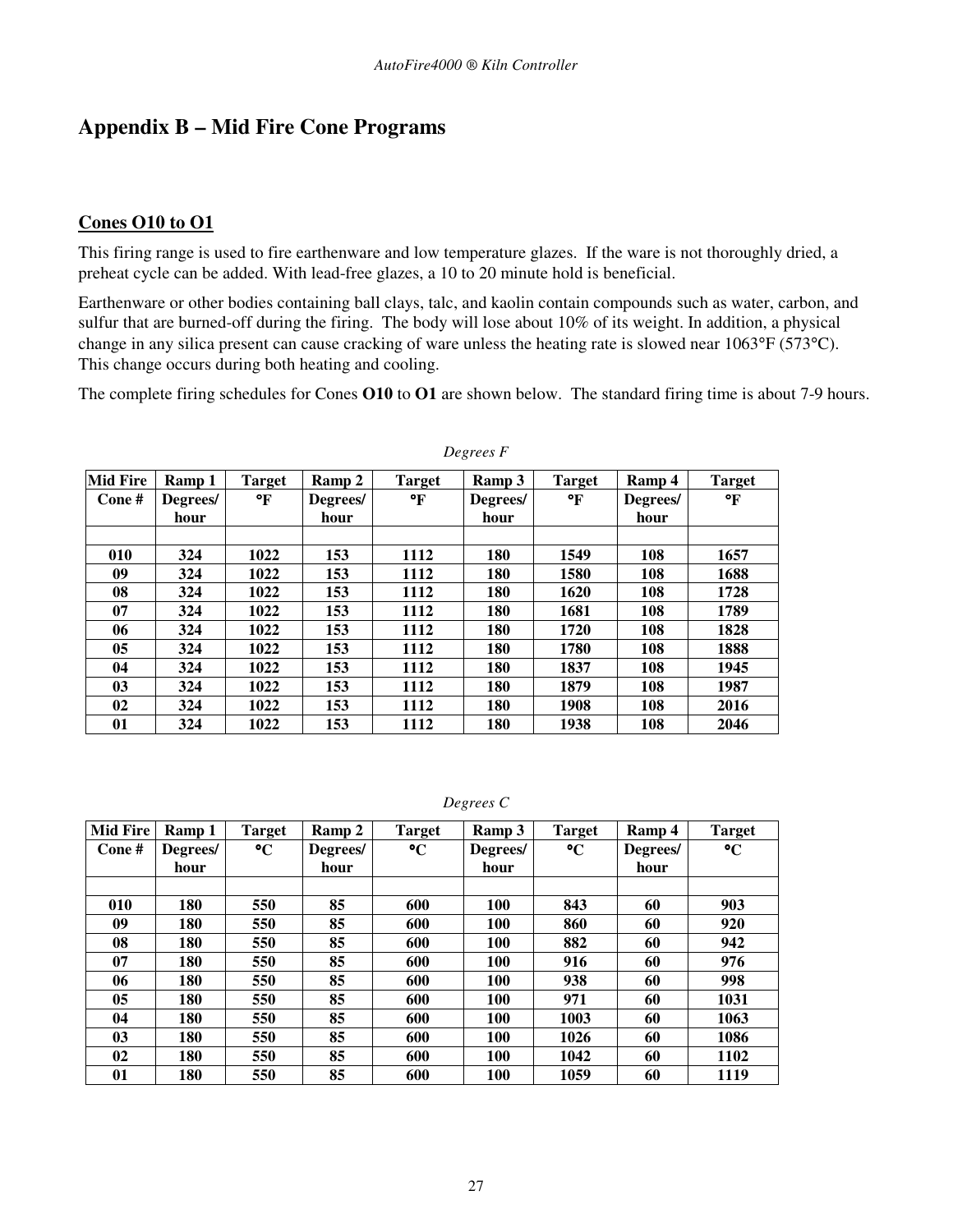# **Appendix C – High Fire Cone Programs**

### **Cones 1 to 12**

The firing range of higher temperature bodies, such as stoneware and porcelain varies between Cone 4 and Cone 10. These bodies are fired nearly to vitrification and can shrink up to 16%. As with earthenware bodies, water, carbon, and sulfur are potential burnout materials and venting is important to remove gases generated. With the presence of silica, the firing needs to be slowed near 1063°F (573°C) to prevent cracking.

Typical porcelain bodies are formulated from kaolin, feldspars, silica, and ball clays. The weight loss during firing can be around 10 to 12% and shrinkage can approach 20%.

Porcelain bodies require good temperature uniformity at their final firing temperature. If slightly overfired, the body may warp or blister. On maturing, the body becomes its own "glaze." A hold time is usually desirable for best fired results.

The complete firing schedules for Cones **1** to **12** are shown below. The standard firing time is about 10-12 hours.

| <b>Hi Fire</b> | Ramp 1   | <b>Target</b> | Ramp 2   | <b>Target</b> | Ramp 3   | <b>Target</b> | Ramp 4   | <b>Target</b> |
|----------------|----------|---------------|----------|---------------|----------|---------------|----------|---------------|
| Cone#          | Degrees/ | $\mathbf{F}$  | Degrees/ | °F            | Degrees/ | °F            | Degrees/ | °F            |
|                | hour     |               | hour     |               | hour     |               | hour     |               |
|                |          |               |          |               |          |               |          |               |
| 1              | 324      | 1022          | 153      | 1112          | 162      | 1863          | 108      | 2079          |
| $\mathbf{2}$   | 324      | 1022          | 153      | 1112          | 162      | 1872          | 108      | 2088          |
| 3              | 324      | 1022          | 153      | 1112          | 162      | 1890          | 108      | 2106          |
| 4              | 324      | 1022          | 153      | 1112          | 162      | 1908          | 108      | 2124          |
| 5              | 324      | 1022          | 153      | 1112          | 162      | 1951          | 108      | 2167          |
| 6              | 324      | 1022          | 153      | 1112          | 162      | 2016          | 108      | 2232          |
| 7              | 324      | 1022          | 153      | 1112          | 162      | 2046          | 108      | 2262          |
| 8              | 324      | 1022          | 153      | 1112          | 162      | 2064          | 108      | 2280          |
| 9              | 324      | 1022          | 153      | 1112          | 162      | 2084          | 108      | 2300          |
| 10             | 324      | 1022          | 153      | 1112          | 162      | 2129          | 108      | 2345          |
| 11             | 324      | 1022          | 153      | 1112          | 162      | 2145          | 108      | 2361          |
| 12             | 324      | 1022          | 153      | 1112          | 162      | 2167          | 108      | 2383          |

*Degrees F* 

#### *Degrees C*

| <b>Hi</b> Fire | Ramp 1   | <b>Target</b>   | Ramp 2   | <b>Target</b>   | Ramp 3   | <b>Target</b>   | Ramp 4   | <b>Target</b>   |
|----------------|----------|-----------------|----------|-----------------|----------|-----------------|----------|-----------------|
| Cone#          | Degrees/ | $\rm ^{\circ}C$ | Degrees/ | $\rm ^{\circ}C$ | Degrees/ | $\rm ^{\circ}C$ | Degrees/ | $\rm ^{\circ}C$ |
|                | hour     |                 | hour     |                 | hour     |                 | hour     |                 |
|                |          |                 |          |                 |          |                 |          |                 |
| 1              | 180      | 550             | 85       | 600             | 90       | 1017            | 60       | 1137            |
| $\overline{2}$ | 180      | 550             | 85       | 600             | 90       | 1022            | 60       | 1142            |
| 3              | 180      | 550             | 85       | 600             | 90       | 1032            | 60       | 1152            |
| 4              | 180      | 550             | 85       | 600             | 90       | 1042            | 60       | 1162            |
| 5              | 180      | 550             | 85       | 600             | 90       | 1066            | 60       | 1186            |
| 6              | 180      | 550             | 85       | 600             | 90       | 1102            | 60       | 1222            |
| 7              | 180      | 550             | 85       | 600             | 90       | 1119            | 60       | 1239            |
| 8              | 180      | 550             | 85       | 600             | 90       | 1129            | 60       | 1249            |
| 9              | 180      | 550             | 85       | 600             | 90       | 1140            | 60       | 1260            |
| 10             | 180      | 550             | 85       | 600             | 90       | 1165            | 60       | 1285            |
| 11             | 180      | 550             | 85       | 600             | 90       | 1174            | 60       | 1294            |
| 12             | 180      | 550             | 85       | 600             | 90       | 1186            | 60       | 1306            |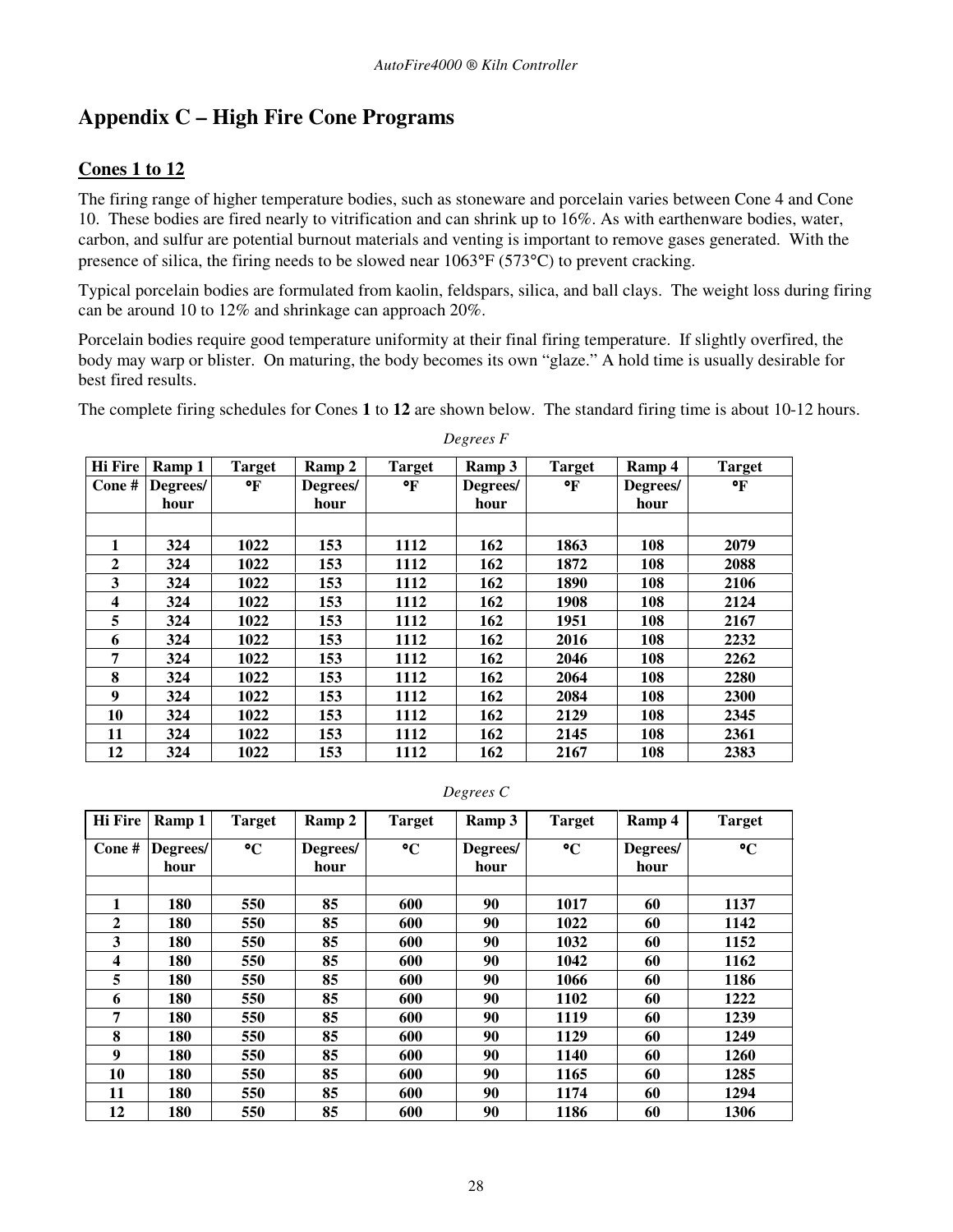# **Appendix D – User Program Charts**

| <b>User Program #1</b>  |                        |             |           |                  |
|-------------------------|------------------------|-------------|-----------|------------------|
| Ramp#                   | Rate: <sup>o</sup> /hr | Temperature | Hold Time | Vent Fan: on/off |
| 1                       |                        |             |           |                  |
| $\boldsymbol{2}$        |                        |             |           |                  |
| 3                       |                        |             |           |                  |
| $\overline{\mathbf{4}}$ |                        |             |           |                  |
| 5                       |                        |             |           |                  |
| 6                       |                        |             |           |                  |
| 7                       |                        |             |           |                  |
| 8                       |                        |             |           |                  |
| $\boldsymbol{9}$        |                        |             |           |                  |
| 10                      |                        |             |           |                  |
| 11                      |                        |             |           |                  |
| 12                      |                        |             |           |                  |
| 13                      |                        |             |           |                  |
| 14<br>15                |                        |             |           |                  |
| 16                      |                        |             |           |                  |
| 17                      |                        |             |           |                  |
| 18                      |                        |             |           |                  |
| 19                      |                        |             |           |                  |
| 20                      |                        |             |           |                  |

# **User Program # 2**

| Ramp# | Rate: <sup>o</sup> /hr | Temperature | Hold Time | Vent Fan: on/off |
|-------|------------------------|-------------|-----------|------------------|
|       |                        |             |           |                  |
|       |                        |             |           |                  |
|       |                        |             |           |                  |
|       |                        |             |           |                  |
|       |                        |             |           |                  |
|       |                        |             |           |                  |
|       |                        |             |           |                  |
| 8     |                        |             |           |                  |
| Q     |                        |             |           |                  |
| 10    |                        |             |           |                  |

# **User Program # 3**

|  | Ramp# | Rate: <sup>o</sup> /hr | Temperature | Hold Time | Vent Fan: on/off |
|--|-------|------------------------|-------------|-----------|------------------|
|  |       |                        |             |           |                  |
|  |       |                        |             |           |                  |
|  |       |                        |             |           |                  |
|  |       |                        |             |           |                  |
|  |       |                        |             |           |                  |
|  |       |                        |             |           |                  |
|  | ⇁     |                        |             |           |                  |
|  | я     |                        |             |           |                  |
|  | Q     |                        |             |           |                  |
|  | 10    |                        |             |           |                  |

# **User Program # 4**

| Ramp# | Rate: <sup>o</sup> /hr | Temperature | Hold Time | Vent Fan: on/off |
|-------|------------------------|-------------|-----------|------------------|
|       |                        |             |           |                  |
|       |                        |             |           |                  |
| о     |                        |             |           |                  |
|       |                        |             |           |                  |
|       |                        |             |           |                  |
| n     |                        |             |           |                  |
|       |                        |             |           |                  |
| 8     |                        |             |           |                  |
| o     |                        |             |           |                  |
| 10    |                        |             |           |                  |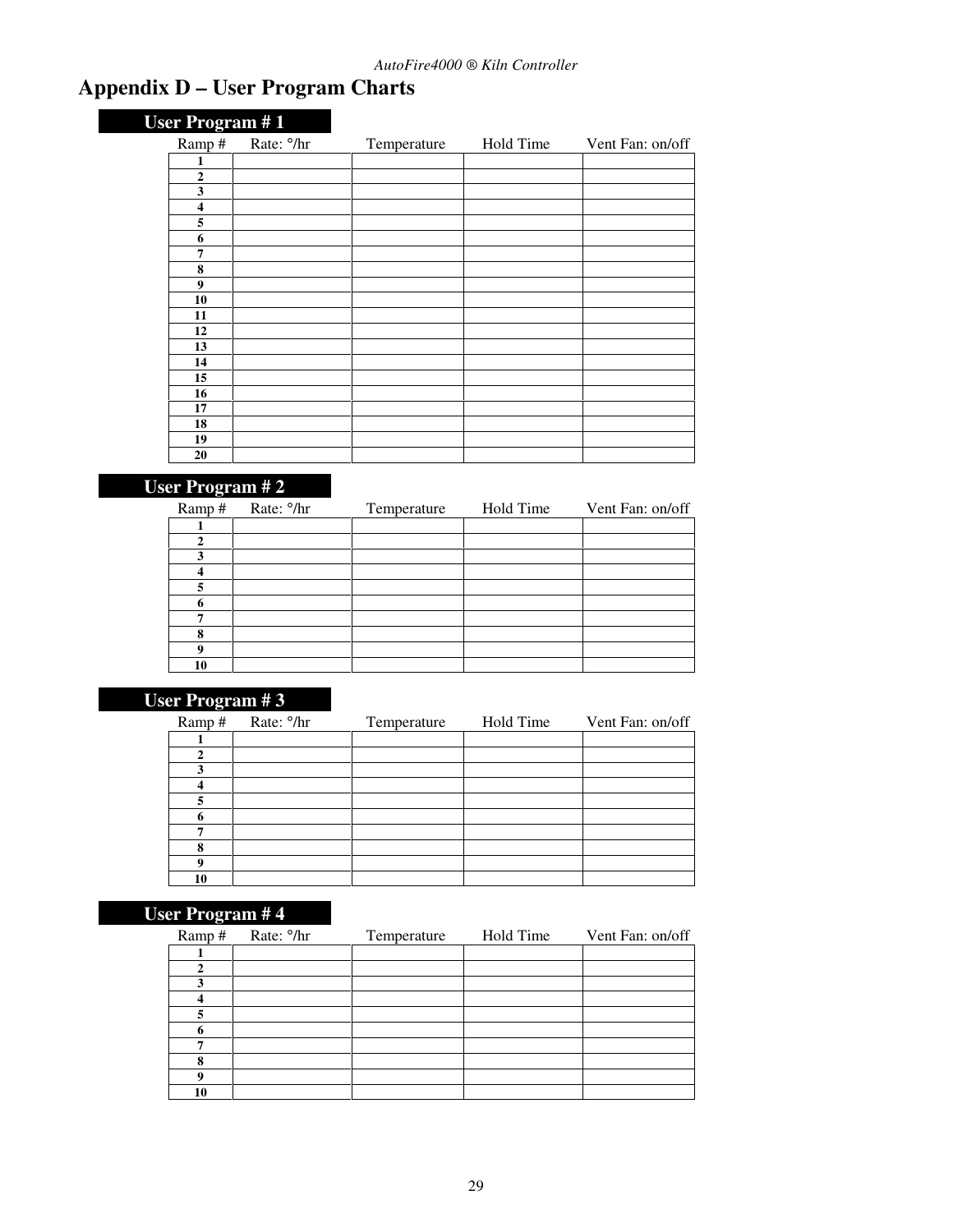# **Appendix E – Connecting Thermocouples**

For thermocouples, the color-coded wires should always include a red wire. The red wire is the negative leg.

For Type K, the positive leg is yellow. For Type N, the positive leg is orange.

For Type S and Type R, the positive leg is black.

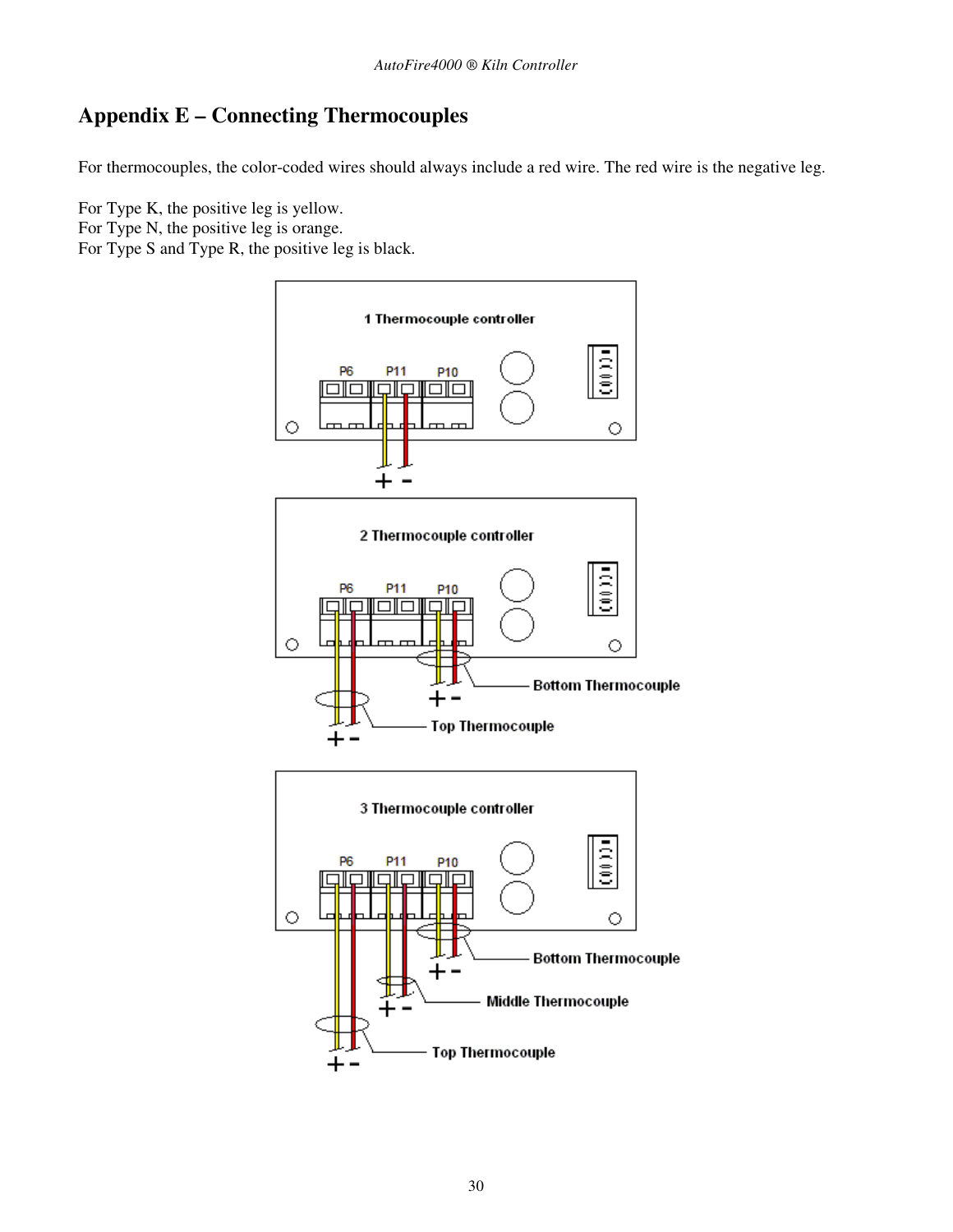